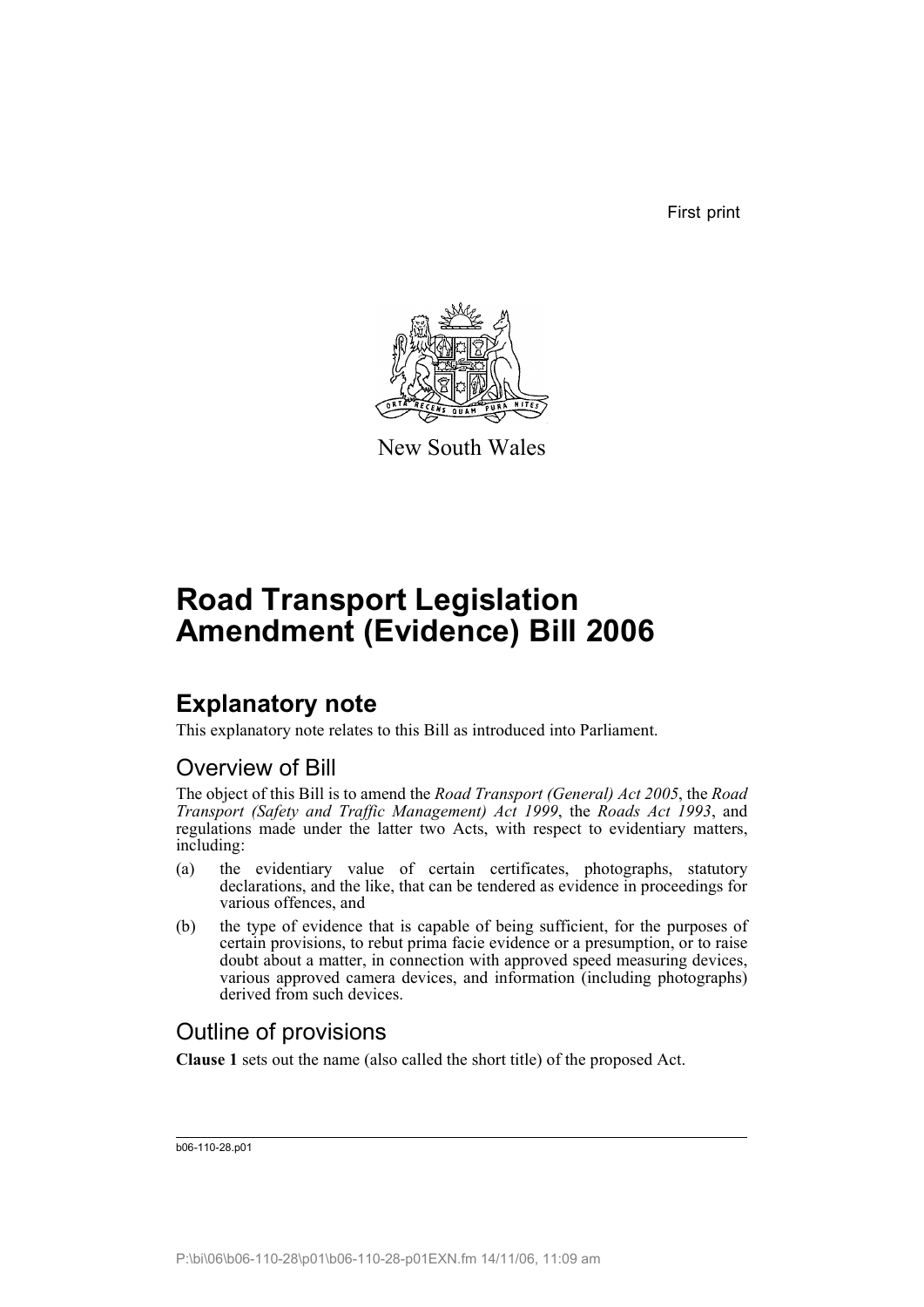Explanatory note

**Clause 2** provides for the commencement of the proposed Act, other than Schedule 2 [3], on the date of assent to the proposed Act. Schedule 2 [3] is to commence on the commencement of Schedule 1 [11] to the *Road Transport Legislation Amendment (Drug Testing) Act 2006* or on the date of assent to the proposed Act, whichever is the later.

**Clause 3** is a formal provision that gives effect to the amendments to the *Road Transport (General) Act 2005* set out in Schedule 1.

**Clause 4** is a formal provision that gives effect to the amendments to the *Road Transport (Safety and Traffic Management) Act 1999* set out in Schedule 2.

**Clause 5** is a formal provision that gives effect to the amendments to the *Roads Act 1993* set out in Schedule 3.

**Clause 6** is a formal provision that gives effect to the amendments to the *Road Transport (Safety and Traffic Management) (Road Rules) Regulation 1999* and the *Roads (General) Regulation 2000* set out in Schedule 4.

**Clause 7** provides for the repeal of the proposed Act after all amendments made by the proposed Act have commenced. Once the amendments have commenced, the proposed Act will be spent and section 30 of the *Interpretation Act 1987* provides that the repeal of the amending Act does not affect the amendments made by that Act.

#### **Schedule 1 Amendment of Road Transport (General) Act 2005**

**Schedule 1 [1]** amends the *Road Transport (General) Act 2005* to clarify the evidentiary effect of a statutory declaration referred to in section 179 (9) of that Act. As proposed to be amended, section 179 (9) provides that such a declaration is prima facie evidence of matters referred to in that subsection.

**Schedule 1 [2] and [3]** make provision for matters of a saving and transitional nature consequent on the enactment of the proposed Act.

### **Schedule 2 Amendment of Road Transport (Safety and Traffic Management) Act 1999**

**Schedule 2 [1], [3], [7], [9], [12], [14], [15], [18] and [20]** amend a number of provisions of the *Road Transport (Safety and Traffic Management) Act 1999* (the *Traffic Management Act*) to clarify the evidentiary effect of the various certificates, photographs, statutory declarations and other forms of evidence to which the provisions refer. The amended provisions state that they are prima facie evidence of the various matters specified in those provisions. The provisions proposed to be amended are sections 33 (1), (2) and (4)–(7), 33B, 33D, 35 (1)–(3),  $54$  (2), 57 (3), 57B (3), 69C (2), 69D (1), 71 (10), 75 (3) and 76 (8) and clause 5 (2) (f) of Schedule 1.

Explanatory note page 2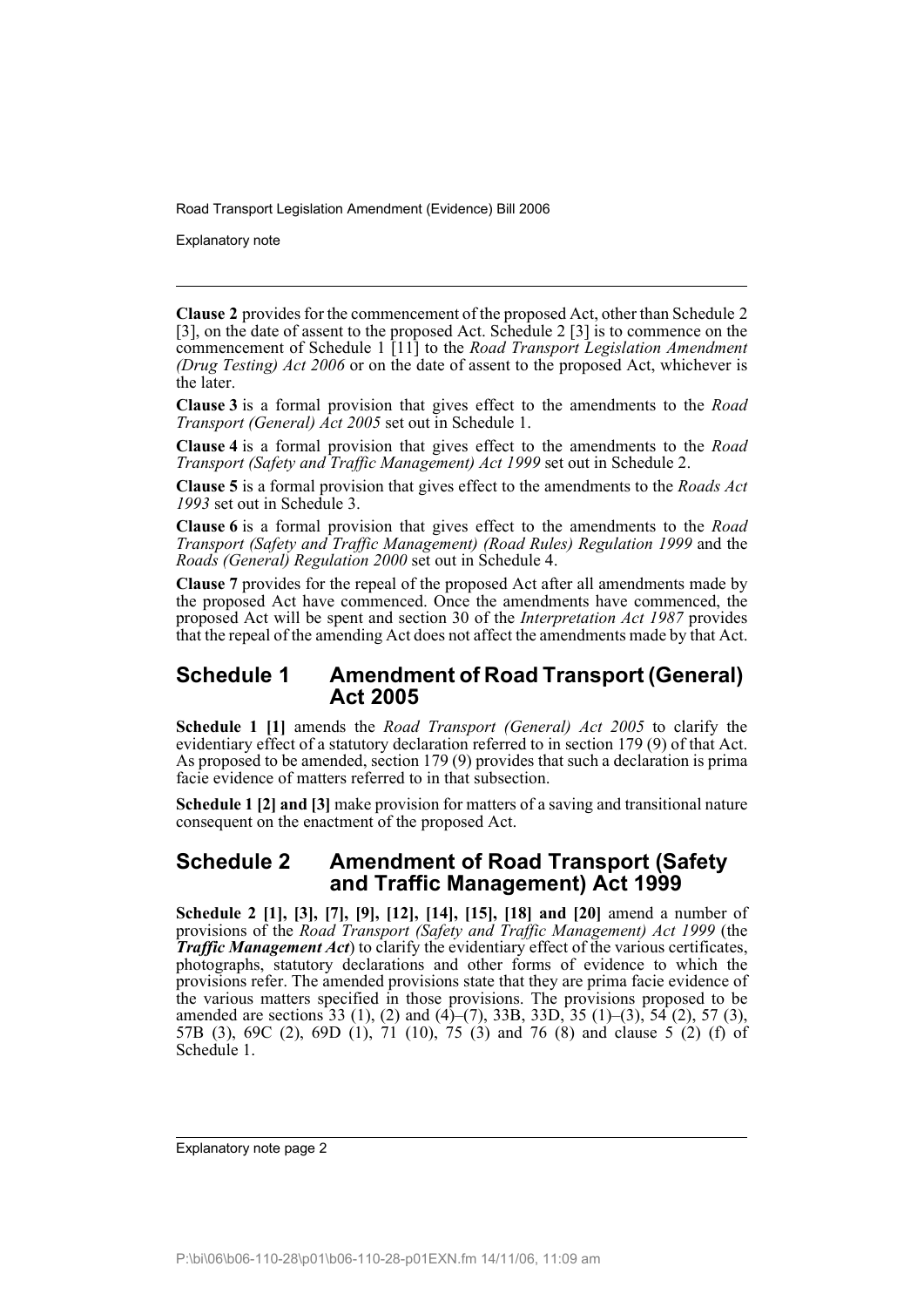Explanatory note

**Schedule 2 [2]** substitutes section 33 (3) of the Traffic Management Act, which concerns evidence of matters relating to breath analysing instruments in certain proceedings. Under substituted section 33 (3), evidence of the condition of such an instrument or of the manner in which it was operated is not required unless evidence sufficient to raise doubt that the instrument was in proper condition and properly operated has been adduced. (Currently, section 33 does not indicate the weight that evidence that the instrument was not in proper condition or was not properly operated must have before evidence of the condition of the instrument or the manner in which it was operated is required.)

**Schedule 2 [4]** substitutes section 46 (1) and (2) of the Traffic Management Act, which concern certification of matters relating to an approved speed measuring device. Substituted section 46 (1) clarifies that the certificate concerned is prima facie evidence of those matters. Under substituted section 46 (2), if a certificate under section 46 (1) is tendered in proceedings, evidence of the accuracy or reliability of the device, or as to whether or not it operates or operated properly, is not required unless evidence sufficient to raise doubt that, at the time of the alleged offence, the device was accurate, reliable and operating properly is adduced. (Currently, section 46 does not indicate the weight that evidence that the device was not accurate or not reliable must have before evidence of the accuracy or reliability of the device is required.)

**Schedule 2 [6]** substitutes section 47 (2)–(6) of the Traffic Management Act, which concern approved camera recording devices, photographs taken by them, prescribed security indicators on the photographs, and associated certificates. Substituted section 47 clarifies that such a photograph, security indicator or certificate is prima facie evidence of various matters or raises certain rebuttable presumptions. Substituted section 47 (3) also introduces a presumption that a photograph tendered as bearing a security indicator of a kind prescribed by the regulations bears such an indicator unless evidence sufficient to raise doubt that it does so is adduced. Under substituted section 47 (6), if a certificate under section 47 (4) or (5) is tendered in proceedings, evidence of the accuracy or reliability of the camera recording device concerned, or as to whether or not it operates or operated properly, is not required unless evidence sufficient to raise doubt that, at the time of the alleged offence, the device was accurate, reliable and operating properly is adduced.

**Schedule 2 [8], [10], [11] and [13]** amend sections 57 and 57B of the Traffic Management Act in a manner consistent with the proposed amendments to sections 46 and 47 of that Act (see Schedule 2 [4] and [6]).

**Schedule 2 [16]** amends section 69E as a consequence of the proposed amendments to section 47 of the Traffic Management Act (see Schedule 2  $\hat{[6]}$ ).

Explanatory note page 3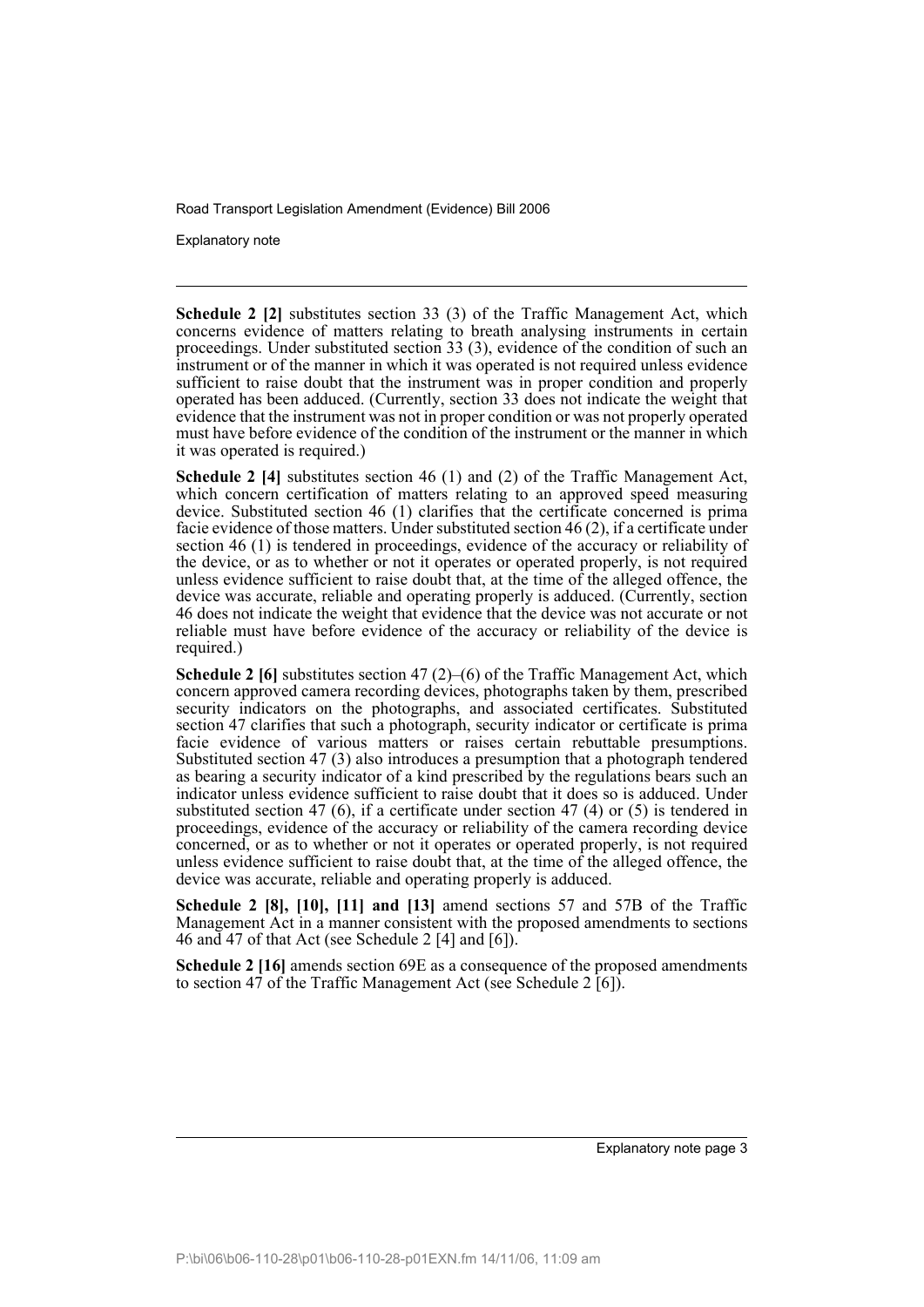Explanatory note

**Schedule 2 [19]** inserts section 73A in the Traffic Management Act. The proposed section applies to the determination of whether evidence is sufficient to rebut prima facie evidence or a presumption, or to raise doubt, for the purposes of section  $\tilde{46}$ , 47, 57, 57B or 69E (all as proposed to be amended). Under proposed section 73A, an assertion that contradicts or challenges:

- (a) the accuracy or reliability, or the correct or proper operation, of an approved device, or
- (b) the accuracy or reliability of information (including a photograph) derived from such a device,

is capable of being sufficient, in proceedings to which the proposed section applies, to rebut such evidence or such a presumption, or to raise such doubt, only if it is evidence adduced from a person who has relevant specialised knowledge (based wholly or substantially on the person's training, study or experience). An *approved device* is an approved camera detection device, approved camera recording device, approved speed measuring device or approved traffic lane camera device, as defined by the Traffic Management Act. **Schedule 2 [5] and [17]** insert in relevant provisions a note about proposed section 73A.

**Schedule 2 [21] and [22]** make provision for matters of a saving or transitional nature consequent on the enactment of the proposed Act.

## **Schedule 3 Amendment of Roads Act 1993**

**Schedule 3 [1]–[3]** amend section 250A of the *Roads Act 1993* in a manner consistent with the proposed amendments to sections 46, 47, 57 and 57B of the Traffic Management Act (see Schedule 2 [4], [6], [8], [10], [11] and [13]). The amendments to section 250A include the introduction of a presumption that a photograph tendered as bearing a security indicator of a kind prescribed by the regulations bears such an indicator unless evidence sufficient to raise doubt that it does so is adduced. For the purposes of section 250A (as proposed to be amended), an assertion that contradicts or challenges:

- (a) the accuracy or reliability, or the correct or proper operation, of an approved toll camera, or
- (b) the accuracy or reliability of information (including a photograph) derived from such a camera,

is capable of being sufficient to rebut prima facie evidence or a presumption, or to raise doubt about a matter, only if it is evidence adduced from a person who has relevant specialised knowledge (based wholly or substantially on the person's training, study or experience).

**Schedule 3 [4] and [5]** make provision for matters of a saving or transitional nature consequent on the enactment of the proposed Act.

Explanatory note page 4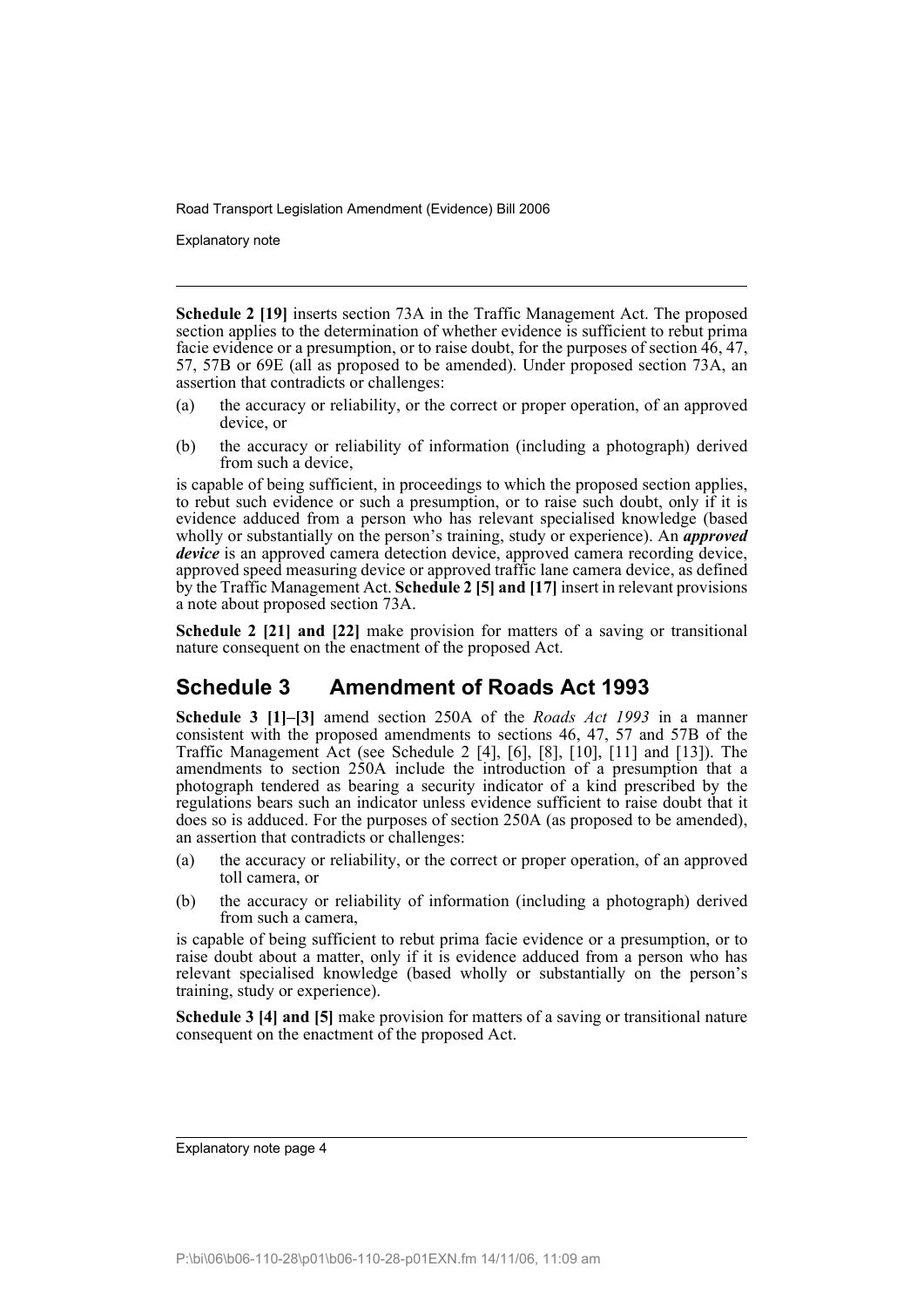Explanatory note

## **Schedule 4 Amendment of other legislation**

**Schedule 4** makes amendments to the *Road Transport (Safety and Traffic Management) (Road Rules) Regulation 1999* and the *Roads (General) Regulation 2000* that are consequential on amendments to the Traffic Management Act and the *Roads Act 1993* made by Schedules 2 and 3.

Explanatory note page 5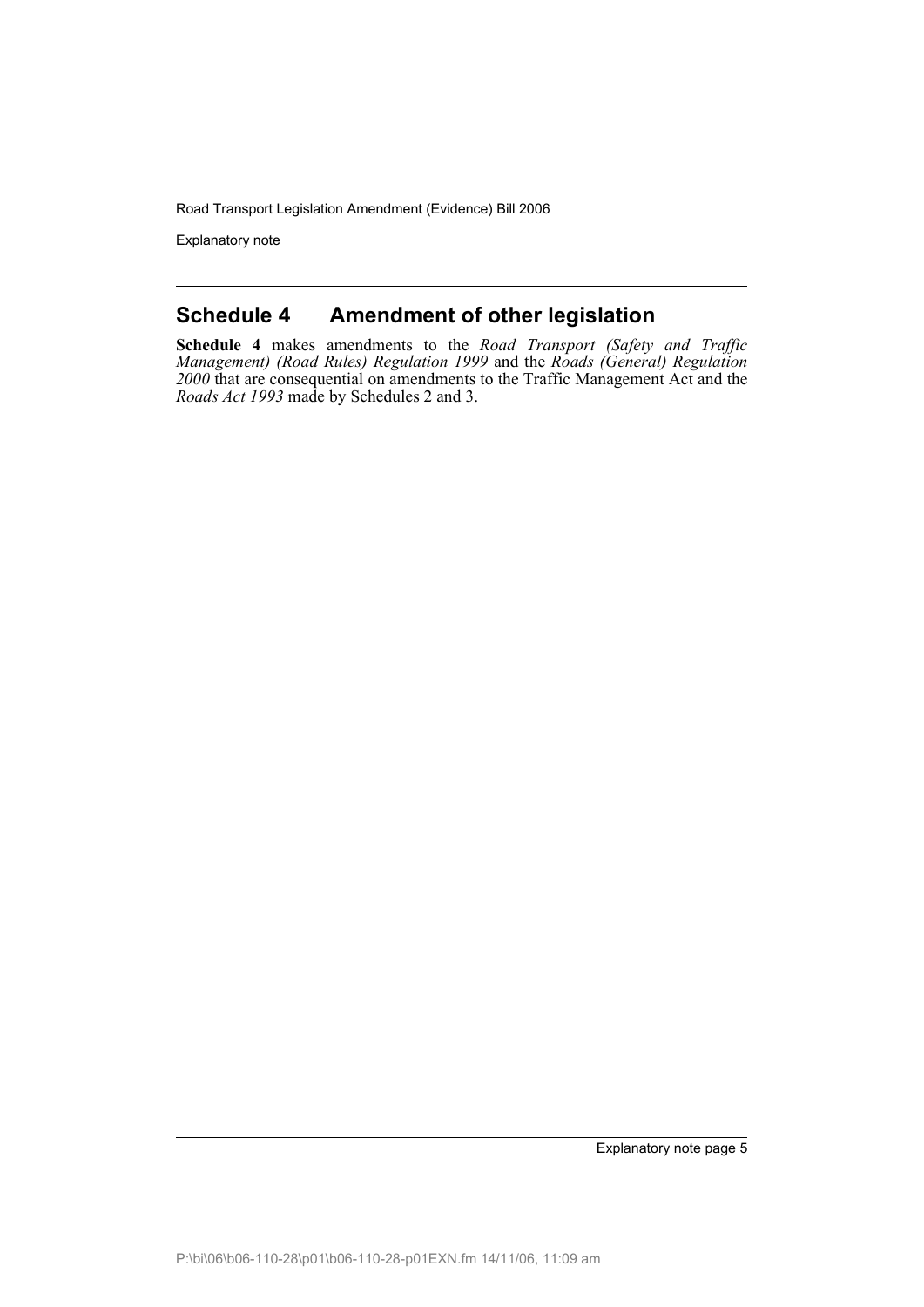Explanatory note

Explanatory note page 6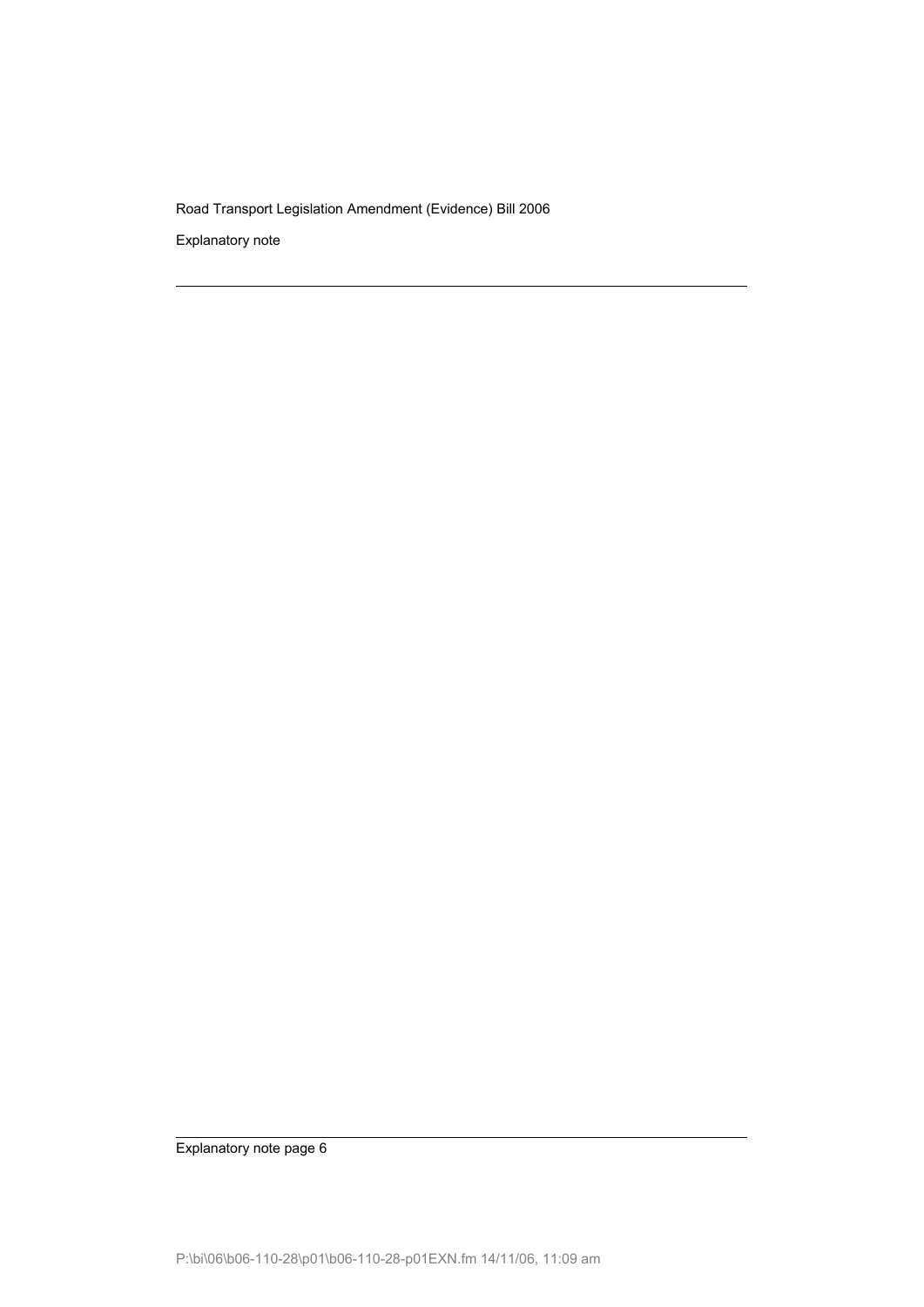First print



New South Wales

# **Road Transport Legislation Amendment (Evidence) Bill 2006**

# **Contents**

|            |                                                      | Page |
|------------|------------------------------------------------------|------|
|            | Name of Act                                          |      |
| 2          | Commencement                                         | 2    |
| 3          | Amendment of Road Transport (General) Act 2005 No 11 | 2    |
| 4          | Amendment of Road Transport (Safety and Traffic      |      |
|            | Management) Act 1999 No 20                           | 2    |
| 5.         | Amendment of Roads Act 1993 No 33                    | 2    |
| 6          | Amendment of other legislation                       | 2    |
|            | Repeal of Act                                        | 2    |
| Schedule 1 | Amendment of Road Transport (General) Act 2005       | 3    |
| Schedule 2 | Amendment of Road Transport (Safety and Traffic      |      |
|            | Management) Act 1999                                 | 4    |
| Schedule 3 | Amendment of Roads Act 1993                          | 12   |
| Schedule 4 | Amendment of other legislation                       | 14   |

b06-110-28.p01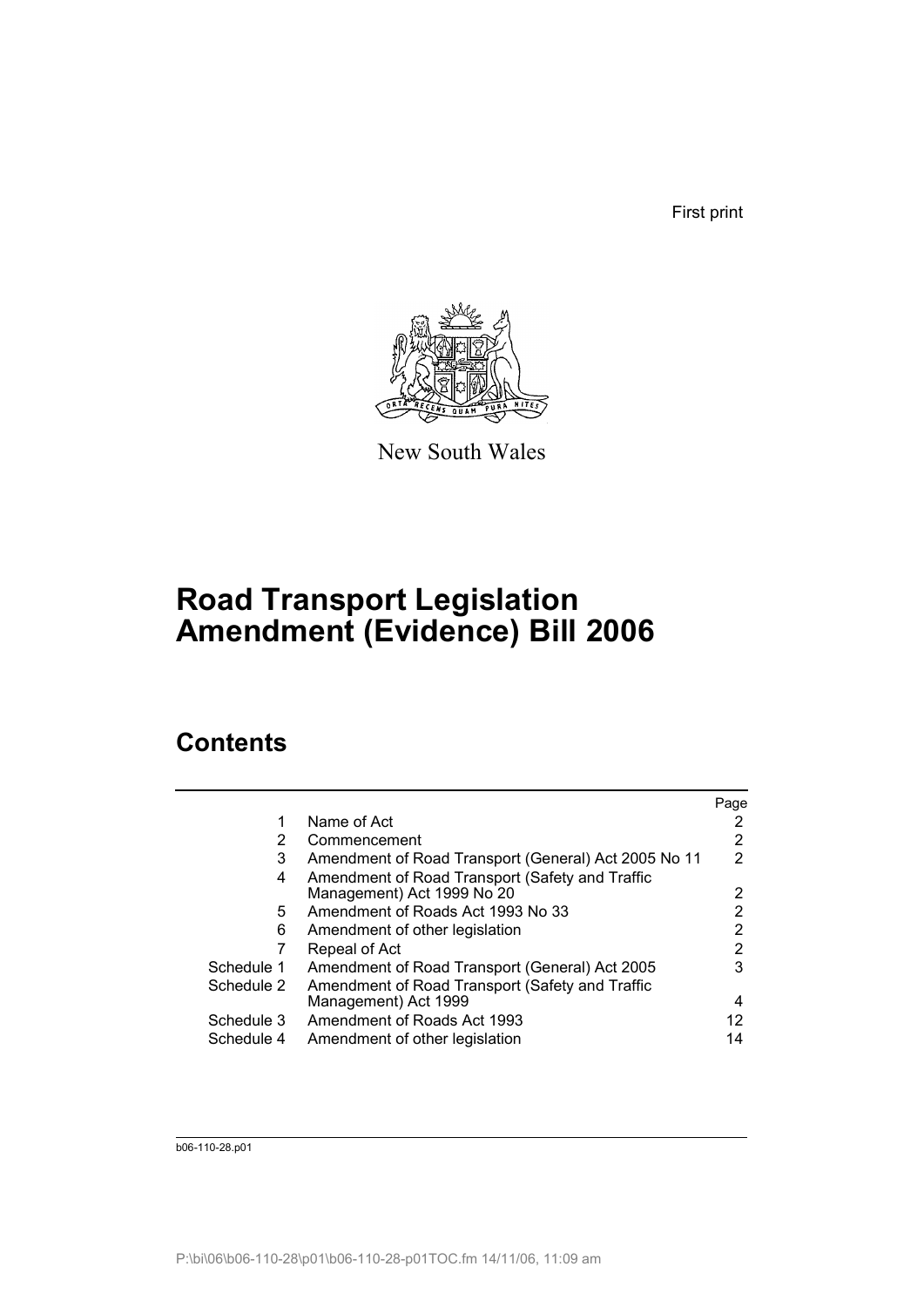Contents

Page

Contents page 2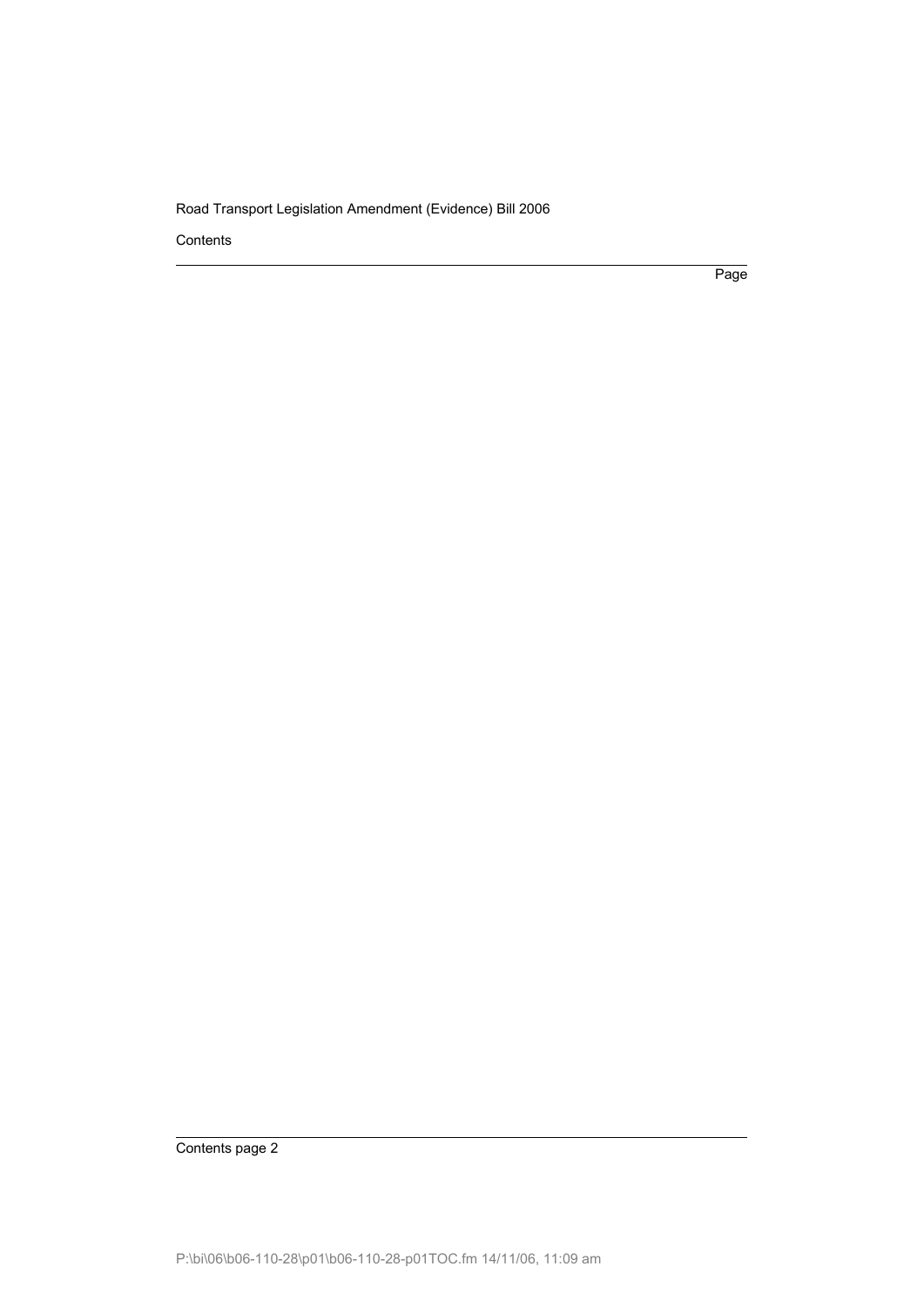

New South Wales

# **Road Transport Legislation Amendment (Evidence) Bill 2006**

No , 2006

## **A Bill for**

An Act to amend the *Road Transport (General) Act 2005*, the *Road Transport (Safety and Traffic Management) Act 1999* and the *Roads Act 1993* with respect to evidentiary matters; and for other purposes.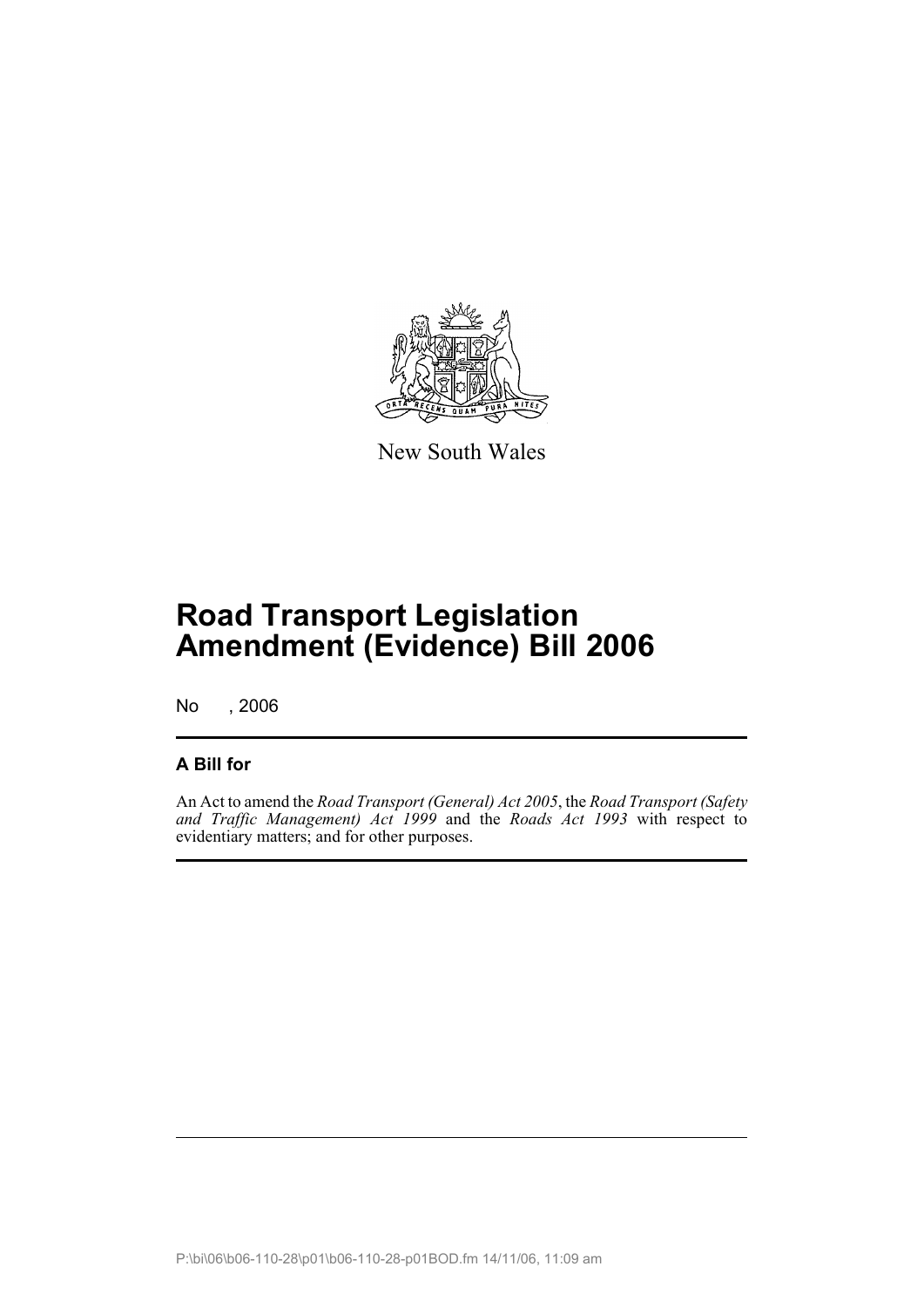|                |     | The Legislature of New South Wales enacts:                                                                                                                                                              | $\mathbf{1}$                   |
|----------------|-----|---------------------------------------------------------------------------------------------------------------------------------------------------------------------------------------------------------|--------------------------------|
| $\mathbf 1$    |     | <b>Name of Act</b>                                                                                                                                                                                      | 2                              |
|                |     | This Act is the Road Transport Legislation Amendment (Evidence)<br>Act 2006.                                                                                                                            | $\mathbf{3}$<br>$\overline{4}$ |
| $\mathbf{2}$   |     | <b>Commencement</b>                                                                                                                                                                                     | 5                              |
|                | (1) | This Act commences on the date of assent to this Act, except as<br>provided by subsection (2).                                                                                                          | 6<br>$\overline{7}$            |
|                | (2) | Schedule 2 [3] commences on the commencement of Schedule 1 [11] to<br>the Road Transport Legislation Amendment (Drug Testing) Act 2006 or<br>on the date of assent to this Act, whichever is the later. | $\bf 8$<br>9<br>10             |
| 3              |     | Amendment of Road Transport (General) Act 2005 No 11                                                                                                                                                    | 11                             |
|                |     | The Road Transport (General) Act 2005 is amended as set out in<br>Schedule 1.                                                                                                                           | 12<br>13                       |
| 4              |     | Amendment of Road Transport (Safety and Traffic Management) Act<br>1999 No 20                                                                                                                           | 14<br>15                       |
|                |     | The Road Transport (Safety and Traffic Management) Act 1999 is<br>amended as set out in Schedule 2.                                                                                                     | 16<br>17                       |
| 5              |     | Amendment of Roads Act 1993 No 33                                                                                                                                                                       | 18                             |
|                |     | The <i>Roads Act 1993</i> is amended as set out in Schedule 3.                                                                                                                                          | 19                             |
| 6              |     | Amendment of other legislation                                                                                                                                                                          | 20                             |
|                |     | The Road Transport (Safety and Traffic Management) (Road Rules)<br>Regulation 1999 and the Roads (General) Regulation 2000 are<br>amended as set out in Schedule 4.                                     | 21<br>22<br>23                 |
| $\overline{7}$ |     | <b>Repeal of Act</b>                                                                                                                                                                                    | 24                             |
|                | (1) | This Act is repealed on the day following the day on which all of the<br>provisions of this Act have commenced.                                                                                         | 25<br>26                       |
|                | (2) | The repeal of this Act does not, because of the operation of section 30<br>of the <i>Interpretation Act 1987</i> , affect any amendment made by this Act.                                               | 27<br>28                       |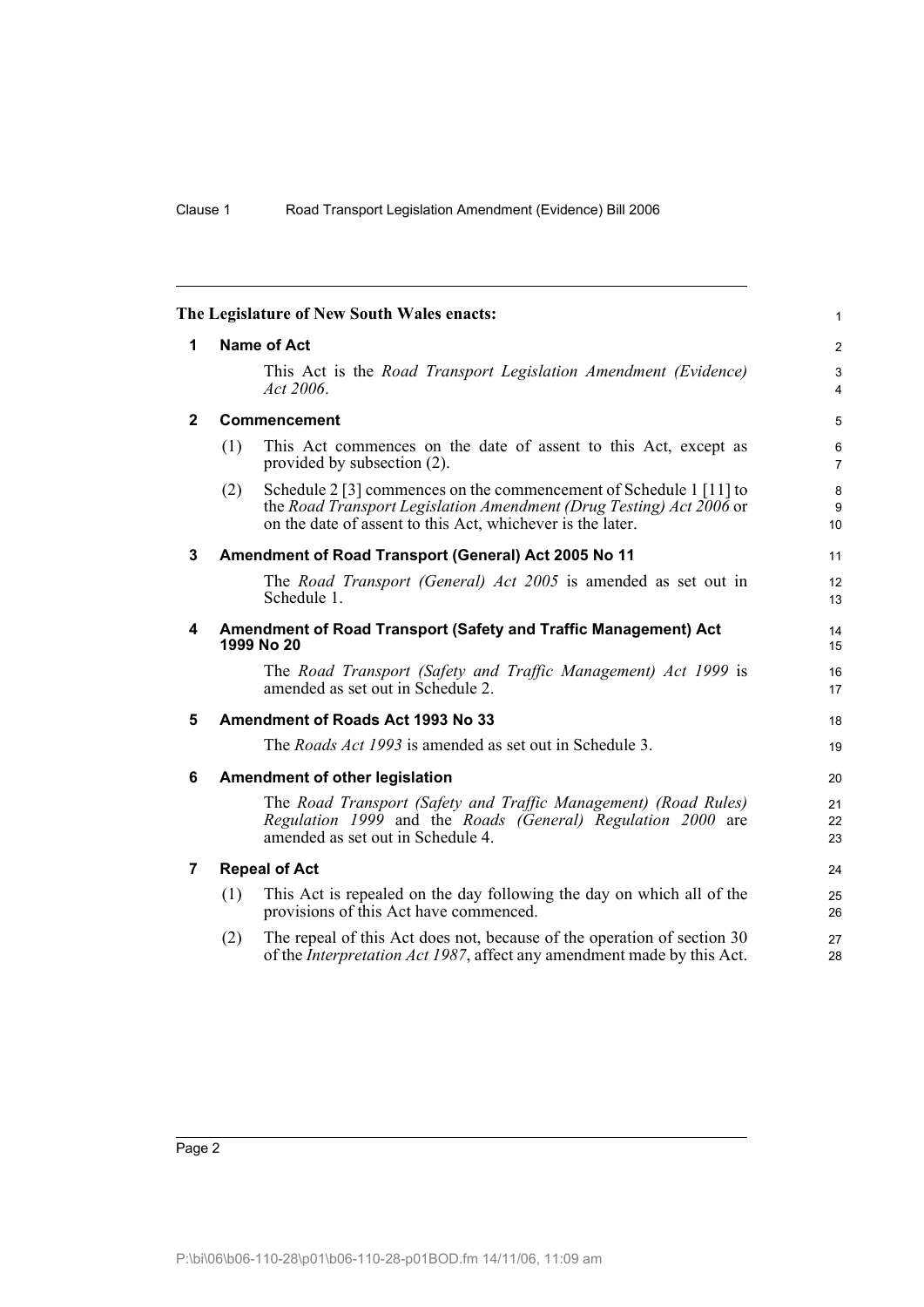Amendment of Road Transport (General) Act 2005 Schedule 1

|       | <b>Schedule 1</b> | <b>Amendment of Road Transport (General)</b><br><b>Act 2005</b>                                                                                                                                                                                                                    | 1<br>$\overline{c}$        |
|-------|-------------------|------------------------------------------------------------------------------------------------------------------------------------------------------------------------------------------------------------------------------------------------------------------------------------|----------------------------|
|       |                   | (Section 3)                                                                                                                                                                                                                                                                        | 3                          |
| [1]   | offences          | Section 179 Liability of responsible person for vehicle for designated                                                                                                                                                                                                             | 4<br>5                     |
|       |                   | Omit "is evidence (unless contrary evidence is adduced)" wherever occurring<br>in section $179(9)$ (including the heading to the subsection).                                                                                                                                      | 6<br>$\overline{7}$        |
|       |                   | Insert instead "is admissible and is prima facie evidence".                                                                                                                                                                                                                        | 8                          |
| $[2]$ |                   | Schedule 1 Savings, transitional and other provisions                                                                                                                                                                                                                              | 9                          |
|       |                   | Insert at the end of clause $1(1)$ :                                                                                                                                                                                                                                               | 10                         |
|       |                   | Road Transport Legislation Amendment (Evidence) Act 2006                                                                                                                                                                                                                           | 11                         |
| $[3]$ | <b>Schedule 1</b> |                                                                                                                                                                                                                                                                                    | 12                         |
|       |                   | Insert at the end of the Schedule, with appropriate Part and clause numbers:                                                                                                                                                                                                       | 13                         |
|       | <b>Part</b>       | Provisions consequent on enactment of<br><b>Road Transport Legislation Amendment</b><br>(Evidence) Act 2006                                                                                                                                                                        | 14<br>15<br>16             |
|       |                   | <b>Definition</b>                                                                                                                                                                                                                                                                  | 17                         |
|       |                   | In this Part, <i>amending Act</i> means the <i>Road Transport Legislation</i><br>Amendment (Evidence) Act 2006.                                                                                                                                                                    | 18<br>19                   |
|       |                   | Amendments not to apply to proceedings instituted before<br>commencement of amendments                                                                                                                                                                                             | 20<br>21                   |
|       | (1)               | An amendment made to this Act by the amending Act does not<br>apply to proceedings for an offence that were instituted before the<br>commencement of the amendment.                                                                                                                | 22<br>23<br>24             |
|       | (2)               | An amendment made to this Act by the amending Act applies to<br>proceedings for an offence that are instituted on or after the<br>commencement of the amendment even if the proceedings<br>offence<br>that<br>committed<br>hefore<br>involve<br>that<br>an<br>was<br>commencement. | 25<br>26<br>27<br>28<br>29 |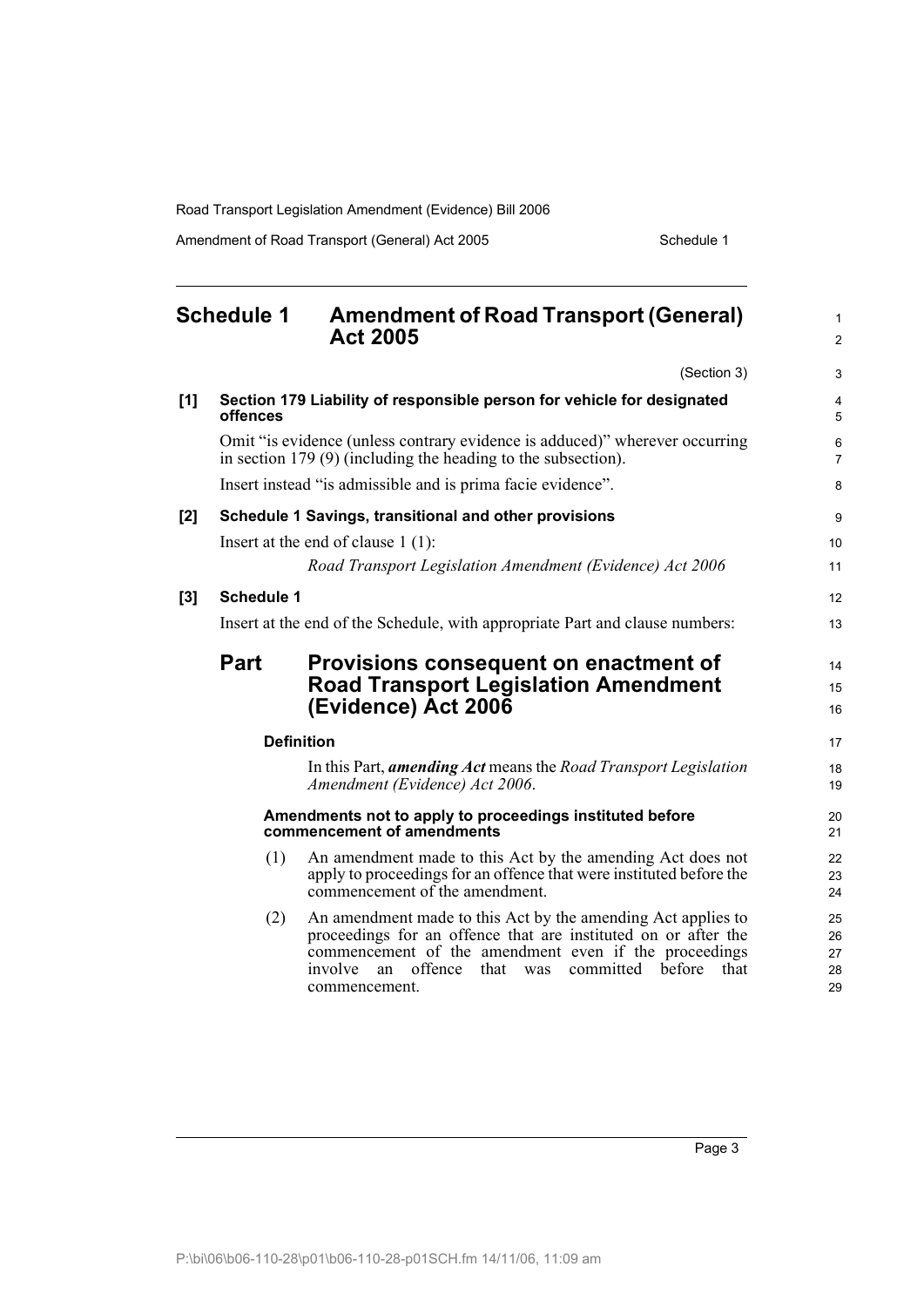1

Schedule 2 Amendment of Road Transport (Safety and Traffic Management) Act 1999

## **Schedule 2 Amendment of Road Transport (Safety and Traffic Management) Act 1999**

|          |                   |     | and Traffic Management) Act 1999                                                                                                                                                                                                                                                                                              | $\overline{2}$               |
|----------|-------------------|-----|-------------------------------------------------------------------------------------------------------------------------------------------------------------------------------------------------------------------------------------------------------------------------------------------------------------------------------|------------------------------|
|          |                   |     | (Section 4)                                                                                                                                                                                                                                                                                                                   | 3                            |
| [1]      | <b>Schedule 1</b> |     | Sections 33 (1), (2) and (4)–(7), 35 (1)–(3) and 76 (8) and clause 5 (2) (f) of                                                                                                                                                                                                                                               | $\overline{\mathbf{4}}$<br>5 |
|          | occurring.        |     | Omit "is evidence (unless evidence to the contrary is adduced)" wherever                                                                                                                                                                                                                                                      | 6<br>$\overline{7}$          |
|          |                   |     | Insert instead "is admissible and is prima facie evidence".                                                                                                                                                                                                                                                                   | 8                            |
| [2]      |                   |     | Section 33 Certificate evidence about breath or blood analysis in<br>proceedings for offences under section 9                                                                                                                                                                                                                 | 9<br>10                      |
|          |                   |     | Omit section 33 (3). Insert instead:                                                                                                                                                                                                                                                                                          | 11                           |
|          | (3)               |     | In proceedings for an offence under section 9 or Division 3,<br>evidence of the condition of a breath analysing instrument, or of<br>the manner in which it was operated, is not required unless<br>evidence sufficient to raise doubt that the instrument was in<br>proper condition and properly operated has been adduced. | 12<br>13<br>14<br>15<br>16   |
| $^{[3]}$ |                   |     | Sections 33B and 33D (as inserted by Schedule 1 [11] to the Road<br>Transport Legislation Amendment (Drug Testing) Act 2006)                                                                                                                                                                                                  | 17<br>18                     |
|          | occurring.        |     | Omit "is evidence (unless evidence to the contrary is adduced)" wherever                                                                                                                                                                                                                                                      | 19<br>20                     |
|          |                   |     | Insert instead "is admissible and is prima facie evidence".                                                                                                                                                                                                                                                                   | 21                           |
| [4]      | devices           |     | Section 46 Certificates concerning use of approved speed measuring                                                                                                                                                                                                                                                            | 22<br>23                     |
|          |                   |     | Omit section 46 (1) and (2). Insert instead:                                                                                                                                                                                                                                                                                  | 24                           |
|          | (1)               |     | In proceedings for any offence against this Act in which evidence<br>is given of a measurement of speed obtained by the use of an<br>approved speed measuring device, a certificate purporting to be<br>signed by an appropriate officer certifying that:                                                                     | 25<br>26<br>27<br>28         |
|          |                   | (a) | the device is an approved speed measuring device within<br>the meaning of this Act, and                                                                                                                                                                                                                                       | 29<br>30                     |
|          |                   | (b) | on a day specified in the certificate (being within the time<br>prescribed by the regulations before the alleged time of the<br>offence) the device was tested in accordance with the<br>regulations and sealed by an appropriate officer, and                                                                                | 31<br>32<br>33<br>34         |
|          |                   |     |                                                                                                                                                                                                                                                                                                                               |                              |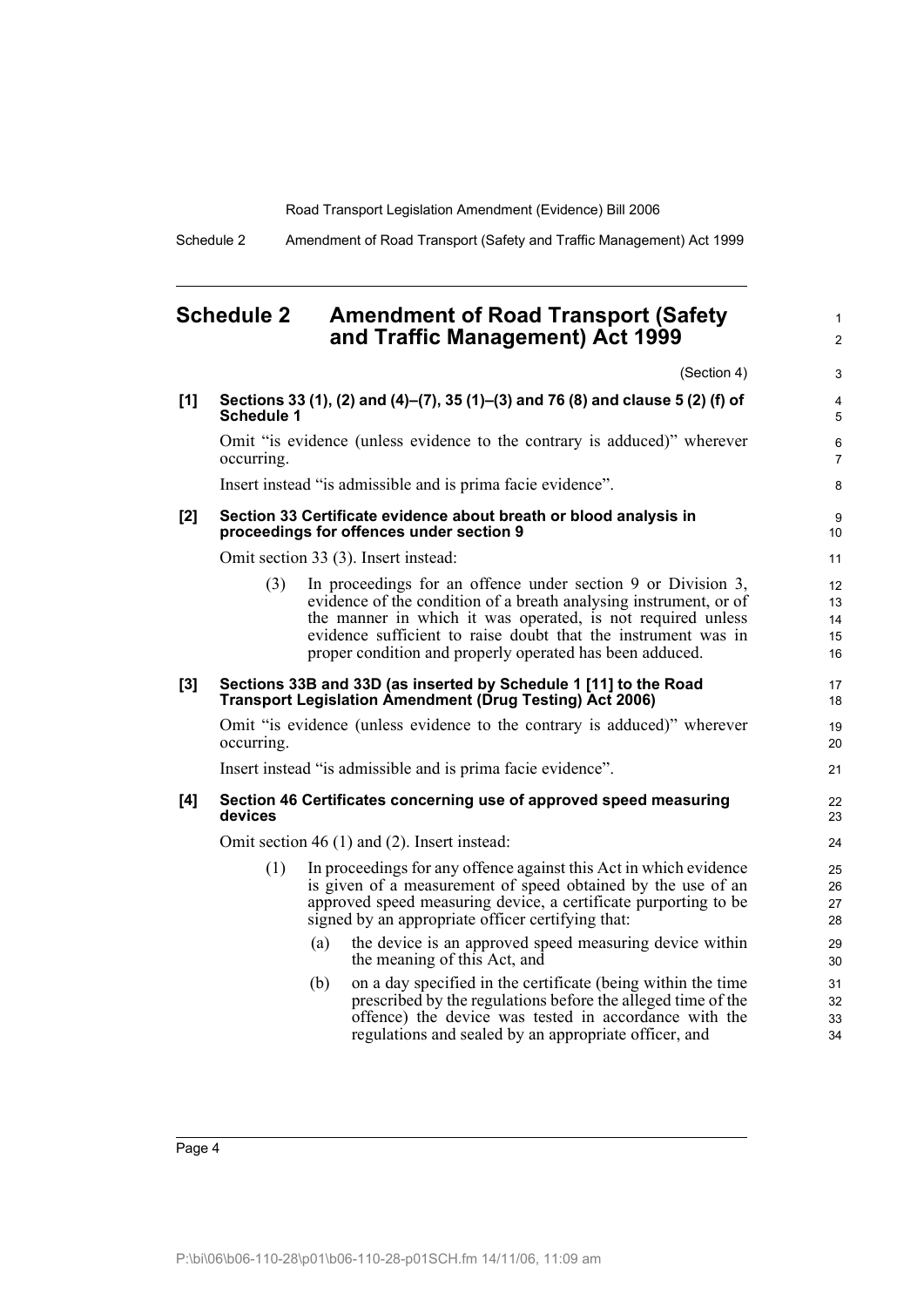Amendment of Road Transport (Safety and Traffic Management) Act 1999 Schedule 2

(c) on that day the device was accurate and operating properly, is admissible and is prima facie evidence of the particulars certified in and by the certificate. (2) If any such certificate is tendered in proceedings for an offence, evidence: (a) of the accuracy or reliability of the approved speed measuring device, or (b) as to whether or not the device operated properly or operates properly (generally or at a particular time or date or during a particular period), is not required in those proceedings unless evidence sufficient to raise doubt that, at the time of the alleged offence, the device was accurate, reliable and operating properly is adduced. **[5] Section 46, note** Insert at the end of the section: **Note.** See also section 73A. **[6] Section 47 Photographic evidence of speeding offences** Omit section 47 (2)–(6). Insert instead: (2) In proceedings in which such evidence is given: (a) the provisions of section 46 relating to the accuracy or reliability of the approved speed measuring device apply, and (b) subsections (3)–(7) apply in relation to the approved camera recording device, and (c) evidence that a photograph taken by an approved digital camera recording device bears a security indicator of a kind prescribed by the regulations is prima facie evidence that the photograph has not been altered since it was taken. (3) A photograph tendered in evidence as a photograph taken by an approved camera recording device on a day and at a location specified on the photograph, and as bearing a security indicator of a kind prescribed by the regulations, is admissible and: (a) is to be presumed to have been so taken unless evidence sufficient to raise doubt that it was so taken is adduced, and (b) is to be presumed to bear such a security indicator unless evidence that is sufficient to raise doubt that it does so is adduced, and 1  $\overline{2}$ 3 4 5 6 7 8 9 10 11 12 13 14 15 16 17 18 19  $20$ 21 22 23 24 25 26 27 28 29 30 31 32 33 34 35 36 37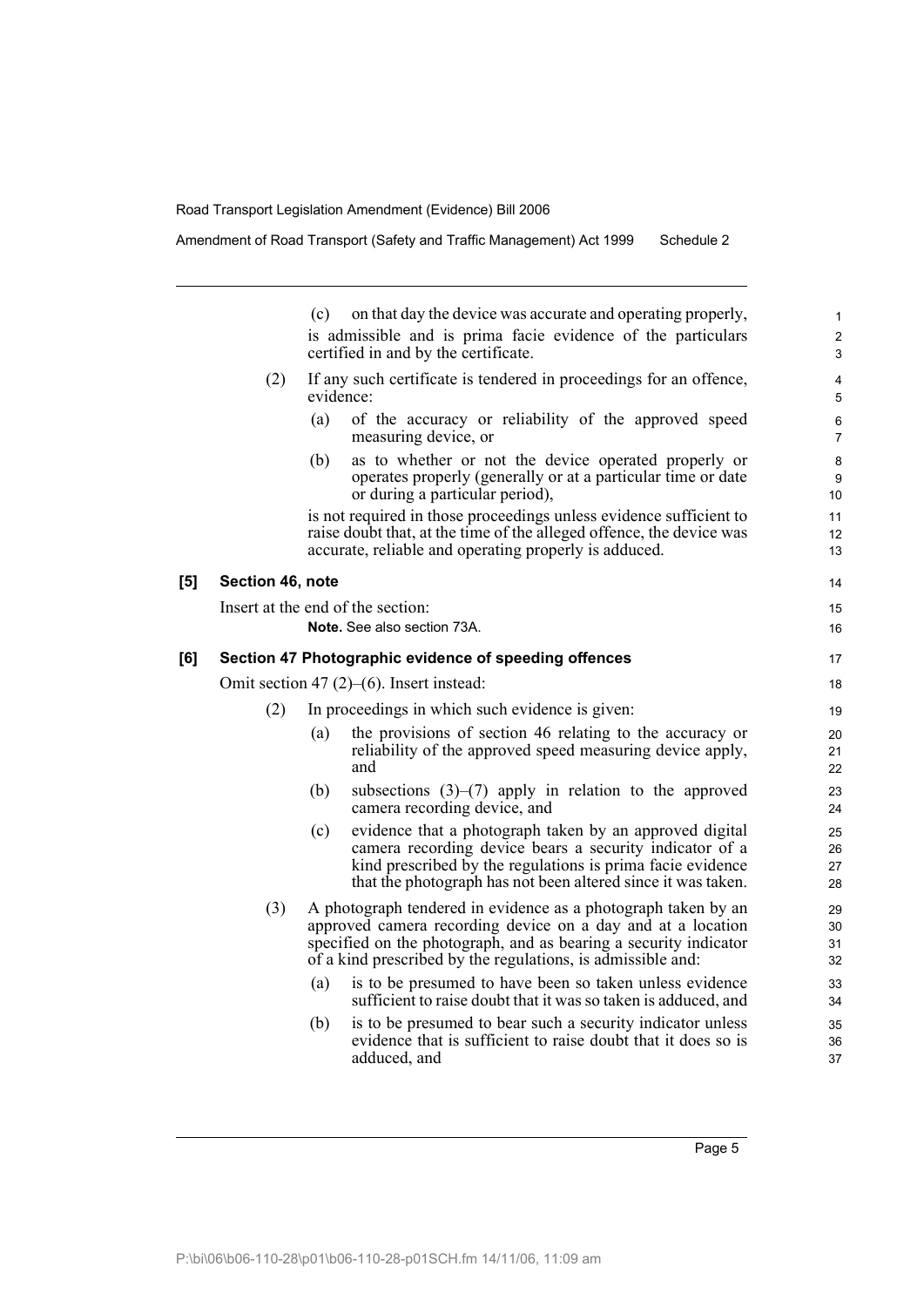Schedule 2 Amendment of Road Transport (Safety and Traffic Management) Act 1999

(c) is prima facie evidence of the matters shown or recorded on the photograph.

- (4) When the photograph taken by an approved camera recording device (other than an approved digital camera recording device) is tendered in evidence, a certificate purporting to be signed by a police officer and certifying the following particulars is also to be tendered in evidence and the certificate is admissible and is prima facie evidence of those particulars:
	- (a) that the officer is authorised by the Commissioner of Police to install and inspect approved camera recording devices,
	- (b) that within 168 hours before the time and day recorded on the photograph as the time at which and the day on which the photograph was taken, the officer carried out the inspection specified in the certificate on the approved camera recording device that took the photograph,
	- (c) that on that inspection the approved camera recording device was found to be operating correctly.
- (5) When the photograph tendered in evidence is taken by an approved digital camera recording device, a certificate purporting to be signed by an authorised person and certifying the following particulars is also to be tendered in evidence and the certificate is admissible and is prima facie evidence of those particulars:
	- (a) that the person is an authorised person,
	- (b) that within 30 days (or such other period as may be prescribed by the regulations) before the time and day recorded on the photograph as the time at which and the day on which the photograph was taken, the person carried out the inspection specified in the certificate on the approved digital camera recording device that took the photograph,
	- (c) that on that inspection the approved digital camera recording device was found to be operating correctly.
- (6) If a certificate under subsection (4) or (5) is tendered in proceedings for an offence, evidence:
	- (a) of the accuracy or reliability of the camera recording device concerned, or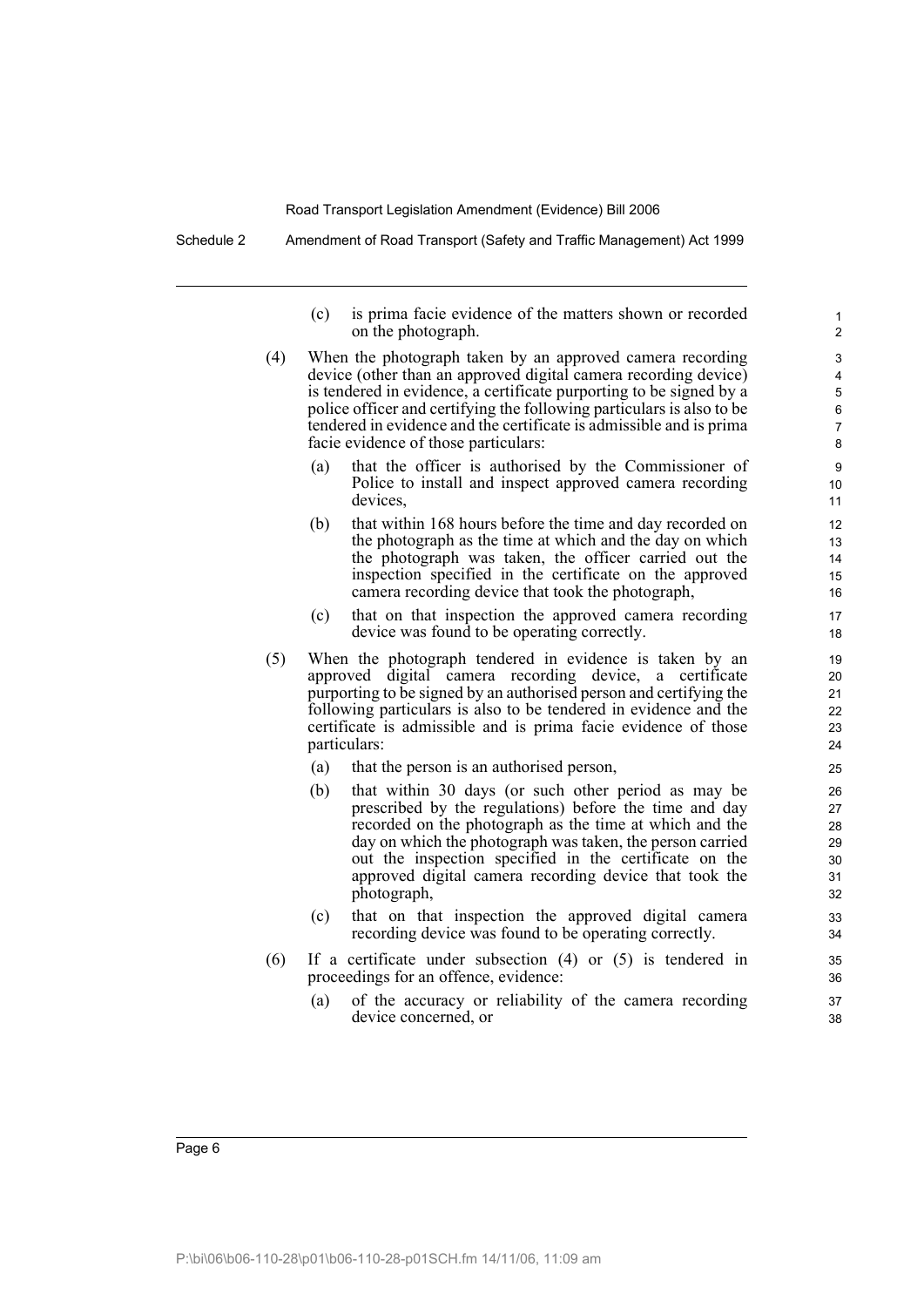|  |  |  | Amendment of Road Transport (Safety and Traffic Management) Act 1999 |  | Schedule 2 |
|--|--|--|----------------------------------------------------------------------|--|------------|
|--|--|--|----------------------------------------------------------------------|--|------------|

|     |                       | (b) | as to whether or not the device operated correctly or<br>operates correctly (generally or at a particular time or date<br>or during a particular period),<br>is not required in those proceedings unless evidence sufficient to<br>raise doubt that, at the time of the alleged offence, the device was<br>accurate, reliable and operating correctly is adduced.              | $\mathbf{1}$<br>$\overline{\mathbf{c}}$<br>3<br>$\overline{4}$<br>5<br>6 |
|-----|-----------------------|-----|--------------------------------------------------------------------------------------------------------------------------------------------------------------------------------------------------------------------------------------------------------------------------------------------------------------------------------------------------------------------------------|--------------------------------------------------------------------------|
|     | (7)                   |     | In this section, <i>authorised person</i> means a person (or person<br>belonging to a class of persons) authorised by the Authority to<br>install and inspect approved digital camera recording devices.<br>Note. See also section 73A.                                                                                                                                        | $\overline{7}$<br>8<br>9<br>10                                           |
| [7] |                       |     | Section 54 Cost of removal of prescribed traffic control device                                                                                                                                                                                                                                                                                                                | 11                                                                       |
|     | section $54(2)$ .     |     | Omit "is evidence (unless evidence to the contrary is adduced)" from                                                                                                                                                                                                                                                                                                           | 12<br>13                                                                 |
|     | evidence".            |     | Insert instead "is admissible in any such proceedings and is prima facie                                                                                                                                                                                                                                                                                                       | 14<br>15                                                                 |
| [8] |                       |     | Section 57 Photographic evidence of traffic light offences                                                                                                                                                                                                                                                                                                                     | 16                                                                       |
|     |                       |     | Omit section 57 (2). Insert instead:                                                                                                                                                                                                                                                                                                                                           | 17                                                                       |
|     | (2)                   |     | In proceedings for a traffic light offence:                                                                                                                                                                                                                                                                                                                                    | 18                                                                       |
|     |                       | (a) | a photograph tendered in evidence as a photograph taken<br>by means of the operation, on a day specified on the<br>photograph, of an approved camera detection device<br>installed at a location specified on the photograph is<br>admissible and is to be presumed to have been so taken<br>unless evidence sufficient to raise doubt that it was so<br>taken is adduced, and | 19<br>20<br>21<br>22<br>23<br>24<br>25                                   |
|     |                       | (b) | any such photograph is prima facie evidence of the matters<br>shown or recorded on the photograph.                                                                                                                                                                                                                                                                             | 26<br>27                                                                 |
| [9] | <b>Section 57 (3)</b> |     |                                                                                                                                                                                                                                                                                                                                                                                | 28                                                                       |
|     |                       |     | Omit "and is evidence (unless evidence to the contrary is adduced)".                                                                                                                                                                                                                                                                                                           | 29                                                                       |
|     |                       |     | Insert instead ", is admissible and is prima facie evidence".                                                                                                                                                                                                                                                                                                                  | 30                                                                       |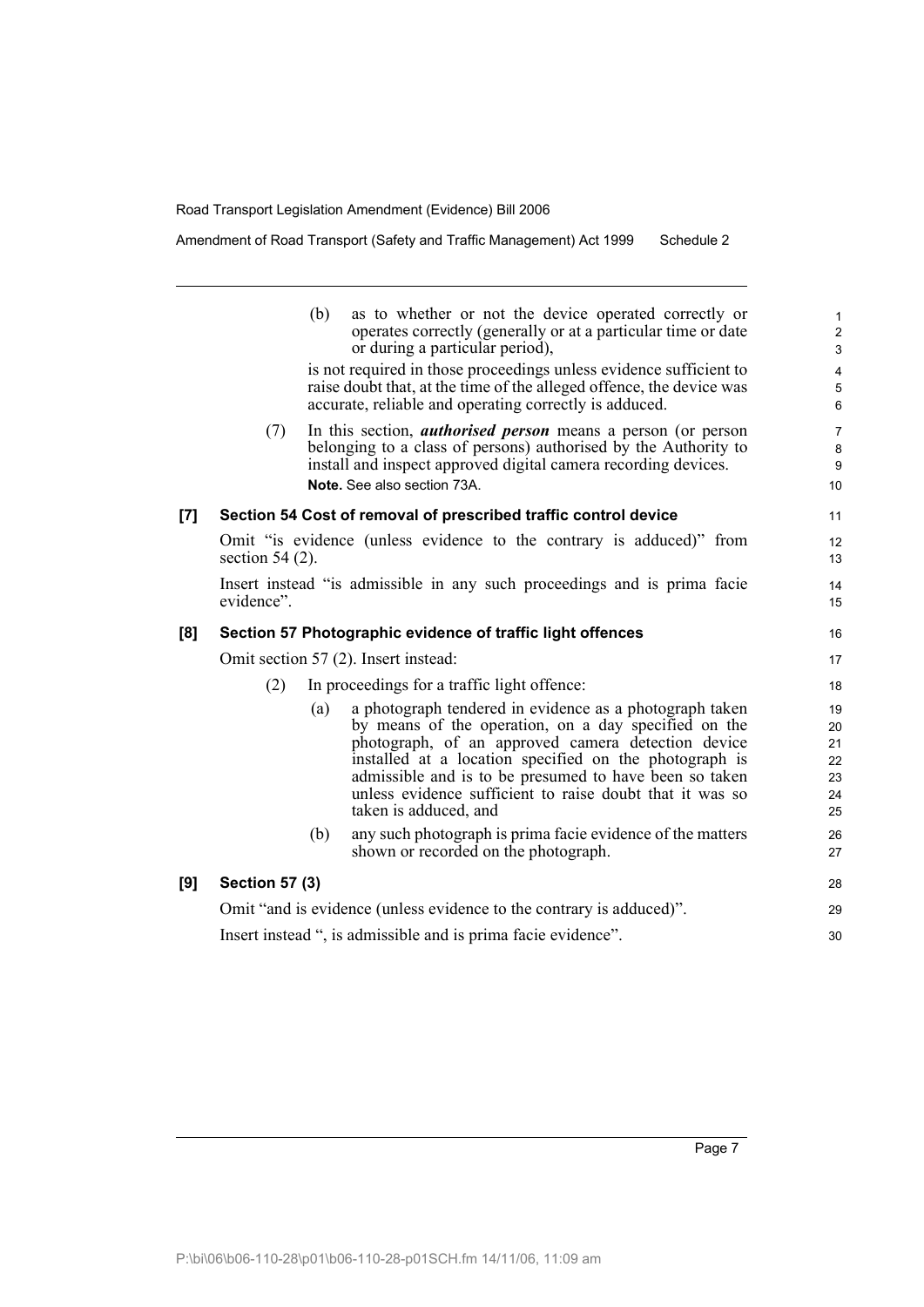Schedule 2 Amendment of Road Transport (Safety and Traffic Management) Act 1999

#### **[10] Section 57 (4)** Insert after section 57 (3): (4) If a certificate under subsection (3) is tendered in proceedings for an offence, evidence: (a) of the accuracy or reliability of the approved camera detection device, or (b) as to whether or not the device operated properly or operates properly (generally or at a particular time or date or during a particular period), is not required in those proceedings unless evidence sufficient to raise doubt that, at the time of the alleged offence, the device was accurate, reliable and operating properly is adduced. **Note.** See also section 73A. **[11] Section 57B Photographic evidence of public transport lane offences** Omit section 57B (2). Insert instead: (2) In proceedings for a public transport lane offence: (a) one or more photographs tendered in evidence as photographs taken by means of the operation, on a day specified on the photographs, of an approved traffic lane camera device or devices installed at a location or locations specified on the photographs, and as each bearing a security indicator of a kind prescribed by the regulations, are admissible and are to be presumed: (i) to have been so taken unless evidence sufficient to raise doubt that they were so taken is adduced, and (ii) to bear such a security indicator unless evidence that is sufficient to raise doubt that they do so is adduced, and (b) evidence that a photograph tendered in evidence taken by an approved traffic lane camera device bears a security indicator of a kind prescribed by the regulations is prima facie evidence that the photograph has not been altered since it was taken, and (c) any such photograph is prima facie evidence of the matters shown or recorded on the photograph. 1  $\mathfrak{p}$ 3 4 5 6 7 8 **9** 10 11 12 13 14 15 16 17 18 19 20 21 22 23 24 25 26 27 28 29 30 31 32 33 34 35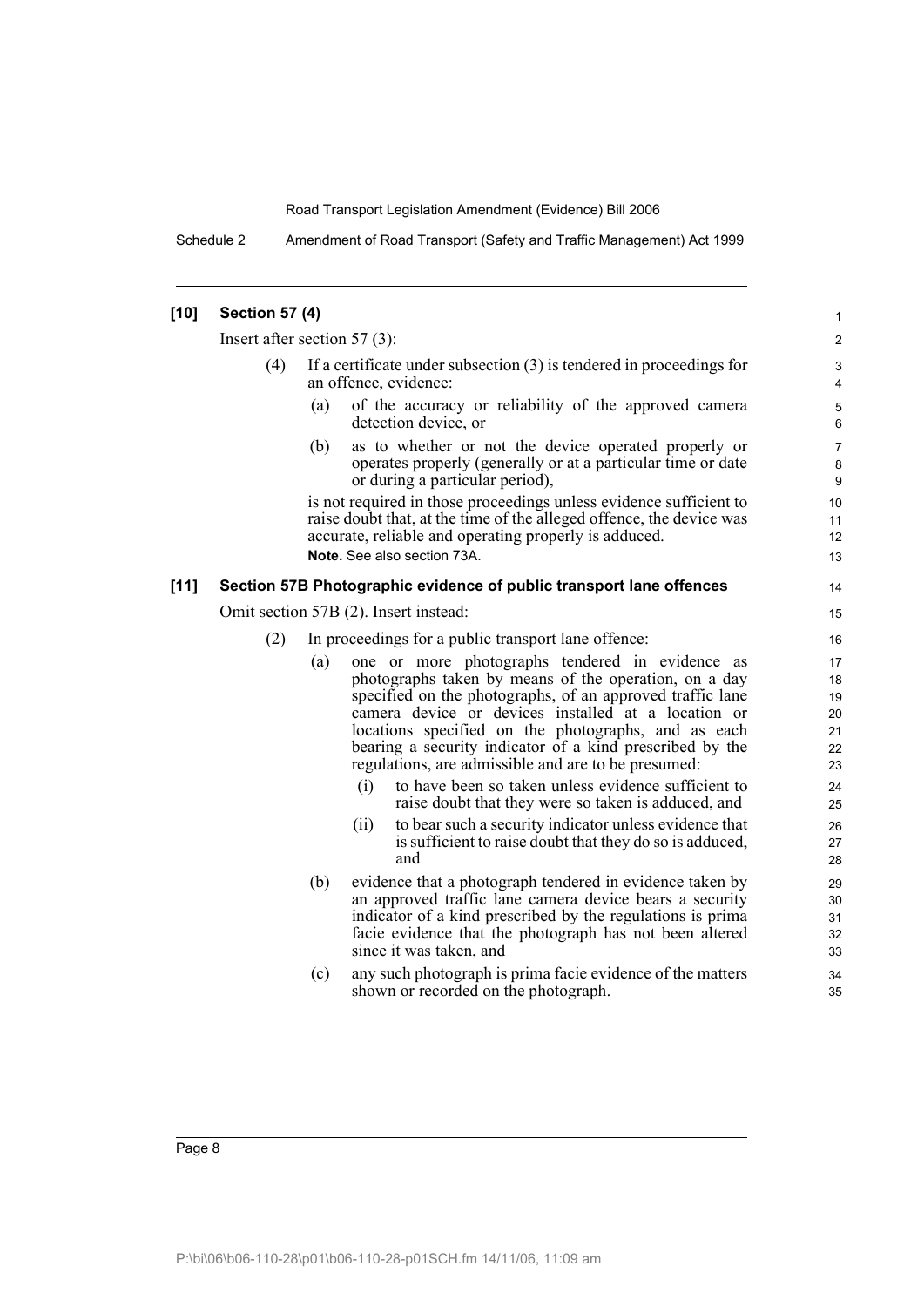Amendment of Road Transport (Safety and Traffic Management) Act 1999 Schedule 2

| $[12]$ | <b>Section 57B (3)</b> |                                                                                                                                                                                                                                    | $\mathbf{1}$         |
|--------|------------------------|------------------------------------------------------------------------------------------------------------------------------------------------------------------------------------------------------------------------------------|----------------------|
|        |                        | Omit "and is evidence (unless evidence to the contrary is adduced)".                                                                                                                                                               | $\overline{c}$       |
|        |                        | Insert instead ", is admissible and is prima facie evidence".                                                                                                                                                                      | 3                    |
| $[13]$ | <b>Section 57B (5)</b> |                                                                                                                                                                                                                                    | 4                    |
|        |                        | Insert after section 57B (4):                                                                                                                                                                                                      | 5                    |
|        | (5)                    | If a certificate under subsection $(3)$ is tendered in proceedings for<br>an offence, evidence:                                                                                                                                    | 6<br>$\overline{7}$  |
|        |                        | of the accuracy or reliability of the approved traffic lane<br>(a)<br>camera device, or                                                                                                                                            | 8<br>9               |
|        |                        | as to whether or not the device operated properly or<br>(b)<br>operates properly (generally or at a particular time or date<br>or during a particular period),                                                                     | 10<br>11<br>12       |
|        |                        | is not required in those proceedings unless evidence sufficient to<br>raise doubt that, at the time of the alleged offence, the device was<br>accurate, reliable and operating properly is adduced.<br>Note. See also section 73A. | 13<br>14<br>15<br>16 |
| $[14]$ |                        | Section 69C Vehicles to be speed limited                                                                                                                                                                                           | 17                   |
|        | section $69C(2)$ .     | Omit "is evidence (unless contrary evidence as to that speed is adduced)" from                                                                                                                                                     | 18<br>19             |
|        |                        | Insert instead "is admissible and is prima facie evidence".                                                                                                                                                                        | 20                   |
| $[15]$ |                        | Section 69D Certificate evidence of speed limiter compliance                                                                                                                                                                       | 21                   |
|        | $69D(1)$ .             | Omit "is evidence (unless contrary evidence is adduced)" from section                                                                                                                                                              | 22<br>23             |
|        |                        | Insert instead "is admissible and is prima facie evidence".                                                                                                                                                                        | 24                   |
| $[16]$ |                        | Section 69E Photographic evidence of speed of vehicle                                                                                                                                                                              | 25                   |
|        |                        | Omit "Section 47 (2)–(6)" from section 69E (2).                                                                                                                                                                                    | 26                   |
|        |                        | Insert instead "Section 47 $(2)-(7)$ ".                                                                                                                                                                                            | 27                   |
| $[17]$ | Section 69E, note      |                                                                                                                                                                                                                                    | 28                   |
|        |                        | Insert at the end of the section:<br><b>Note.</b> See also section 73A.                                                                                                                                                            | 29<br>30             |
|        |                        |                                                                                                                                                                                                                                    |                      |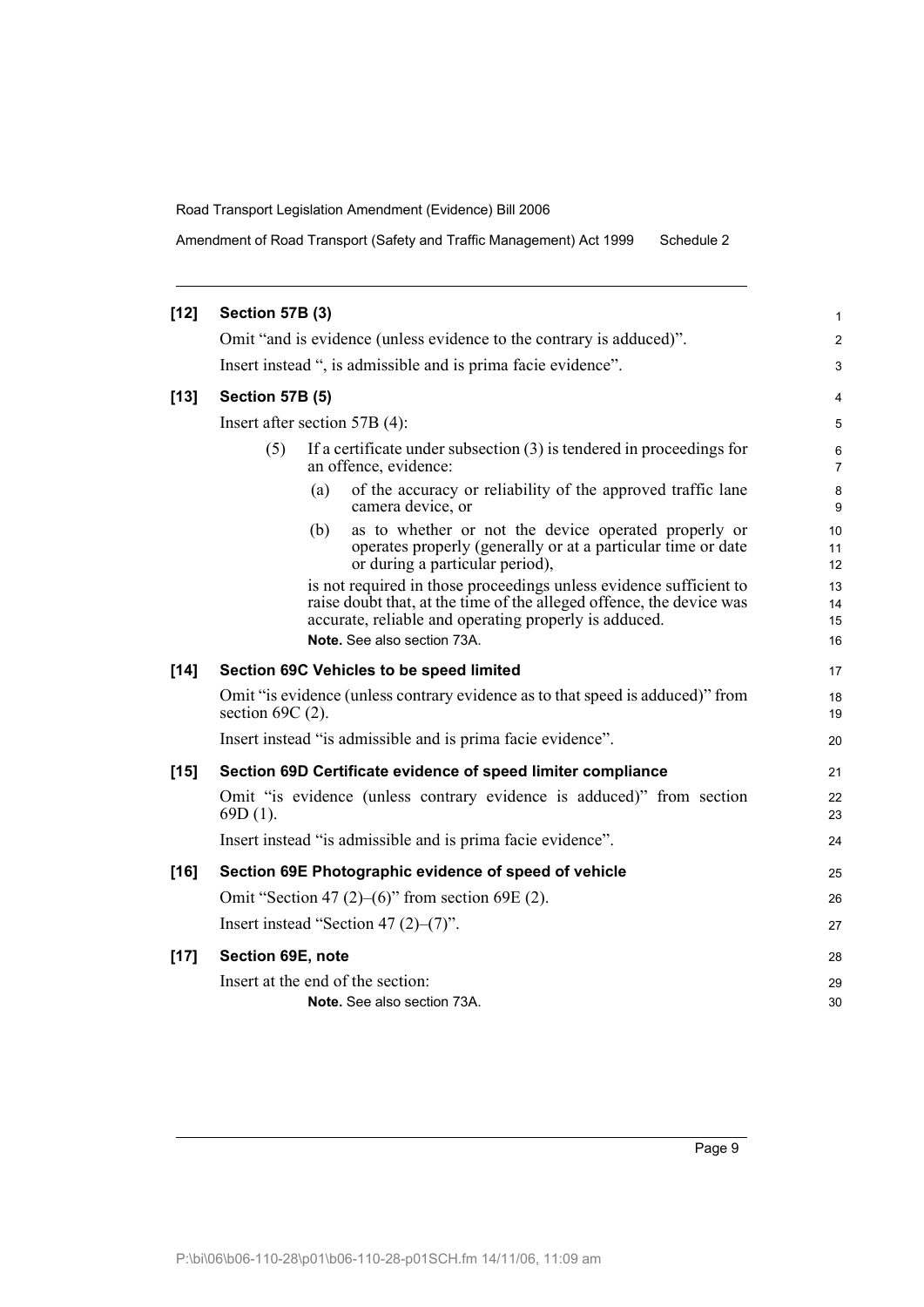Schedule 2 Amendment of Road Transport (Safety and Traffic Management) Act 1999

| $[18]$ |         |                    |                          | <b>Section 71 Regulations</b>                                                                                                                                                                                                                                                                                                      | 1                            |
|--------|---------|--------------------|--------------------------|------------------------------------------------------------------------------------------------------------------------------------------------------------------------------------------------------------------------------------------------------------------------------------------------------------------------------------|------------------------------|
|        |         |                    |                          | Omit "as evidence concerning that matter in proceedings before a court or<br>tribunal unless evidence to the contrary is adduced" from section 71 (10).                                                                                                                                                                            | $\overline{\mathbf{c}}$<br>3 |
|        |         |                    | a court or tribunal".    | Insert instead "and prima facie evidence of that matter in proceedings before                                                                                                                                                                                                                                                      | 4<br>5                       |
| $[19]$ |         | <b>Section 73A</b> |                          |                                                                                                                                                                                                                                                                                                                                    | 6                            |
|        |         |                    | Insert after section 73: |                                                                                                                                                                                                                                                                                                                                    | 7                            |
|        | 73A     |                    |                          | Rebuttal of evidence of matters of specialised knowledge                                                                                                                                                                                                                                                                           | 8                            |
|        |         | (1)                |                          | This section applies to the determination of whether evidence is<br>sufficient to rebut prima facie evidence or a presumption, or to<br>raise doubt about a matter, as referred to in section 46, 47, 57,<br>57B or 69E and for the purposes of proceedings to which those<br>sections apply.                                      | 9<br>10<br>11<br>12<br>13    |
|        |         | (2)                |                          | An assertion that contradicts or challenges:                                                                                                                                                                                                                                                                                       | 14                           |
|        |         |                    | (a)                      | the accuracy or reliability, or the correct or proper<br>operation, of an approved device, or                                                                                                                                                                                                                                      | 15<br>16                     |
|        |         |                    | (b)                      | the accuracy or reliability of information (including a<br>photograph) derived from such a device,                                                                                                                                                                                                                                 | 17<br>18                     |
|        |         |                    |                          | is capable of being sufficient, in proceedings to which this section<br>applies, to rebut such evidence or such a presumption, or to raise<br>such doubt, only if it is evidence adduced from a person who has<br>relevant specialised knowledge (based wholly or substantially on<br>the person's training, study or experience). | 19<br>20<br>21<br>22<br>23   |
|        |         | (3)                |                          | In this section, <i>approved device</i> means:                                                                                                                                                                                                                                                                                     | 24                           |
|        |         |                    | (a)                      | an approved camera detection device, or                                                                                                                                                                                                                                                                                            | 25                           |
|        |         |                    | (b)                      | an approved camera recording device, or                                                                                                                                                                                                                                                                                            | 26                           |
|        |         |                    | (c)                      | an approved speed measuring device, or                                                                                                                                                                                                                                                                                             | 27                           |
|        |         |                    | (d)                      | an approved traffic lane camera device.                                                                                                                                                                                                                                                                                            | 28                           |
| [20]   |         |                    |                          | Section 75 Removal of dangers and obstructions to traffic                                                                                                                                                                                                                                                                          | 29                           |
|        | 75 (3). |                    |                          | Omit "is evidence (unless evidence to the contrary is adduced)" from section                                                                                                                                                                                                                                                       | 30<br>31                     |
|        |         | evidence".         |                          | Insert instead "is admissible in any such proceedings and is prima facie                                                                                                                                                                                                                                                           | 32<br>33                     |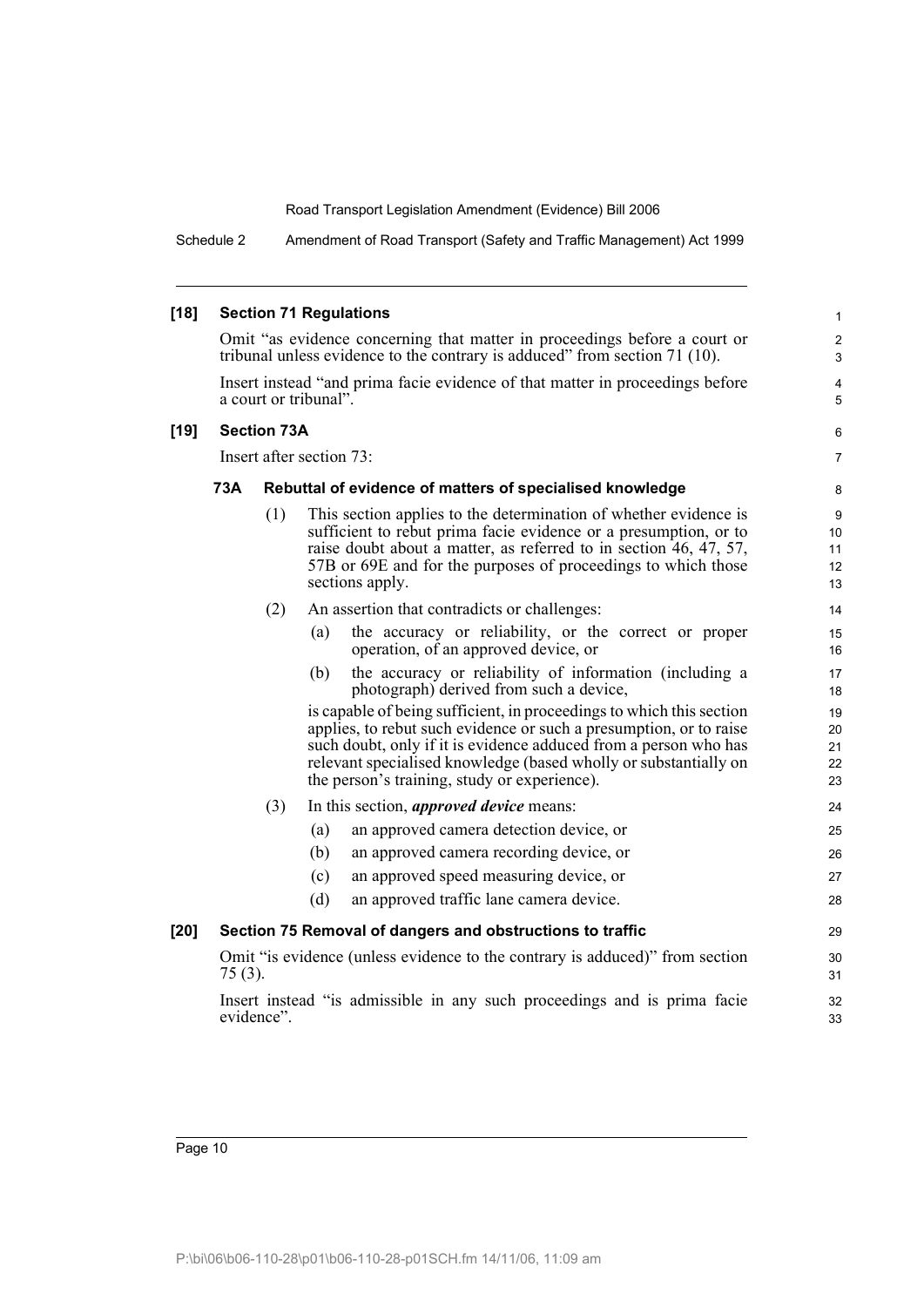Amendment of Road Transport (Safety and Traffic Management) Act 1999 Schedule 2

| $[21]$ |                   | Schedule 2 Savings, transitional and other provisions                                                           | $\mathbf{1}$   |
|--------|-------------------|-----------------------------------------------------------------------------------------------------------------|----------------|
|        |                   | Insert at the end of clause $1(1)$ :                                                                            | $\overline{2}$ |
|        |                   | Road Transport Legislation Amendment (Evidence) Act 2006                                                        | 3              |
| $[22]$ | <b>Schedule 2</b> |                                                                                                                 | 4              |
|        |                   | Insert at the end of the Schedule, with appropriate Part and clause numbers:                                    | 5              |
|        | <b>Part</b>       | Provisions consequent on enactment of                                                                           | 6              |
|        |                   | <b>Road Transport Legislation Amendment</b>                                                                     | $\overline{7}$ |
|        |                   | (Evidence) Act 2006                                                                                             | 8              |
|        |                   | <b>Definition</b>                                                                                               | 9              |
|        |                   | In this Part, <i>amending Act</i> means the <i>Road Transport Legislation</i><br>Amendment (Evidence) Act 2006. | 10<br>11       |
|        |                   | Amendments not to apply to proceedings instituted before<br>commencement of amendments                          | 12<br>13       |
|        | (1)               | An amendment made to this Act by the amending Act does not                                                      | 14             |
|        |                   | apply to proceedings for an offence that were instituted before the<br>commencement of the amendment.           | 15<br>16       |
|        | (2)               | An amendment made to this Act by the amending Act applies to                                                    | 17             |
|        |                   | proceedings for an offence that are instituted on or after the                                                  | 18             |
|        |                   | commencement of the amendment even if the proceedings                                                           | 19             |
|        |                   | committed before<br>offence<br>that<br>was<br>that<br>involve<br>an                                             | 20             |
|        |                   | commencement.                                                                                                   | 21             |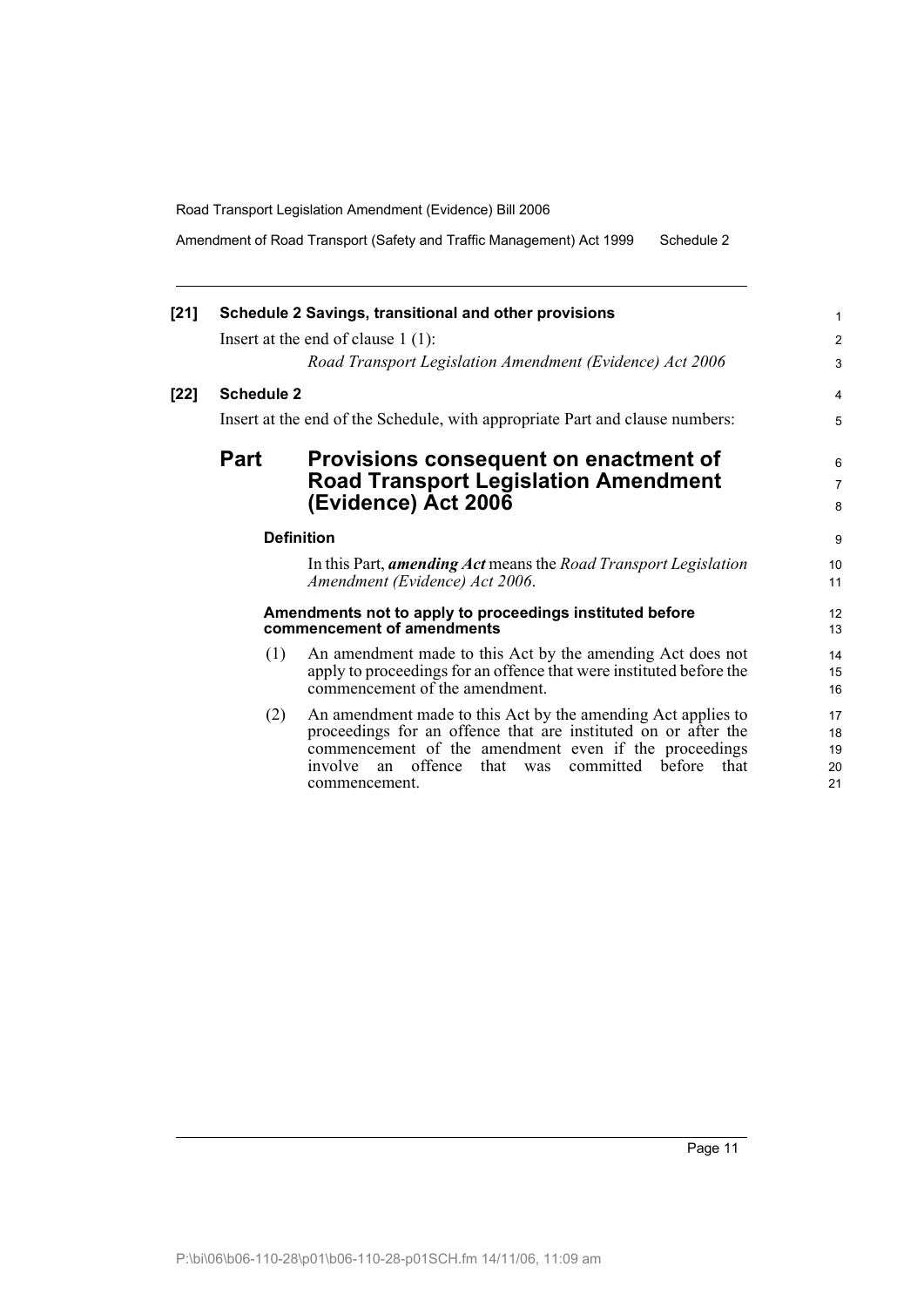Schedule 3 Amendment of Roads Act 1993

|       | <b>Schedule 3</b>                |     | <b>Amendment of Roads Act 1993</b>                                                                                                                                                                                                                                                                                                        | $\mathbf{1}$                              |
|-------|----------------------------------|-----|-------------------------------------------------------------------------------------------------------------------------------------------------------------------------------------------------------------------------------------------------------------------------------------------------------------------------------------------|-------------------------------------------|
|       |                                  |     | (Section 5)                                                                                                                                                                                                                                                                                                                               | 2                                         |
| [1]   |                                  |     | Section 250A Approved camera recording devices-toll offences                                                                                                                                                                                                                                                                              | 3                                         |
|       |                                  |     | Omit section 250A (2). Insert instead:                                                                                                                                                                                                                                                                                                    | 4                                         |
|       | (2)                              |     | In proceedings for a toll offence:                                                                                                                                                                                                                                                                                                        | 5                                         |
|       |                                  | (a) | a photograph tendered in evidence as a photograph taken<br>by means of the operation, on a day specified on the<br>photograph, of an approved toll camera installed at a<br>location specified on the photograph, and as bearing a<br>security indicator of a kind prescribed by the regulations,<br>is admissible and is to be presumed: | 6<br>$\overline{7}$<br>8<br>9<br>10<br>11 |
|       |                                  |     | (i)<br>to have been so taken unless evidence sufficient to<br>raise doubt that it was so taken is adduced, and                                                                                                                                                                                                                            | 12<br>13                                  |
|       |                                  |     | to bear such a security indicator unless evidence<br>(i)<br>sufficient to raise doubt that it does so is adduced,<br>and                                                                                                                                                                                                                  | 14<br>15<br>16                            |
|       |                                  | (b) | evidence that a photograph tendered in evidence bears a<br>security indicator of a kind prescribed by the regulations is<br>prima facie evidence that the photograph has not been<br>altered since it was taken, and                                                                                                                      | 17<br>18<br>19<br>20                      |
|       |                                  | (c) | any such photograph is prima facie evidence of the matters<br>shown or recorded on the photograph.                                                                                                                                                                                                                                        | 21<br>22                                  |
| [2]   | <b>Section 250A (3)</b>          |     |                                                                                                                                                                                                                                                                                                                                           | 23                                        |
|       |                                  |     | Omit "is evidence (unless evidence to the contrary is adduced)".                                                                                                                                                                                                                                                                          | 24                                        |
|       |                                  |     | Insert instead "is admissible and is prima facie evidence".                                                                                                                                                                                                                                                                               | 25                                        |
| $[3]$ | Section 250A (6) and (7)         |     |                                                                                                                                                                                                                                                                                                                                           | 26                                        |
|       | Insert after section $250A(5)$ : |     |                                                                                                                                                                                                                                                                                                                                           | 27                                        |
|       | (6)                              |     | If a certificate under subsection $(3)$ is tendered in proceedings for<br>an offence, evidence:                                                                                                                                                                                                                                           | 28<br>29                                  |
|       |                                  | (a) | of the accuracy or reliability of the approved toll camera,<br>or                                                                                                                                                                                                                                                                         | 30<br>31                                  |
|       |                                  | (b) | as to whether or not the camera operated correctly or<br>operates correctly (generally or at a particular time or date<br>or during a particular period),                                                                                                                                                                                 | 32<br>33<br>34                            |
|       |                                  |     | is not required in those proceedings unless evidence sufficient to<br>raise doubt that, at the time of the alleged offence, the camera was<br>accurate, reliable and operating correctly is adduced.                                                                                                                                      | 35<br>36<br>37                            |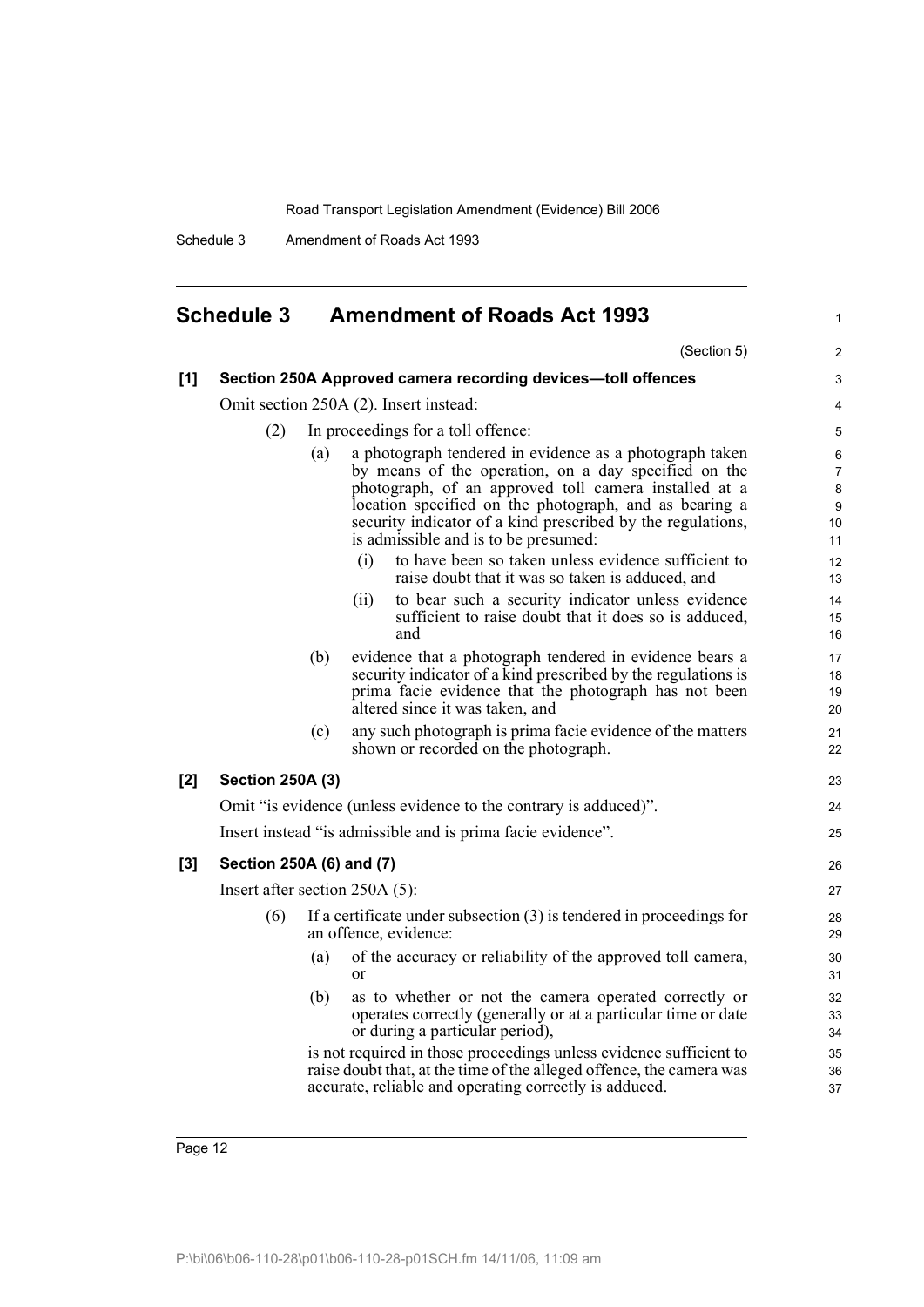Amendment of Roads Act 1993 Schedule 3

|     | (7)               | For the purposes of this section, an assertion that contradicts or<br>challenges:                                                                                                                                                                                                               | $\mathbf{1}$<br>$\overline{2}$             |
|-----|-------------------|-------------------------------------------------------------------------------------------------------------------------------------------------------------------------------------------------------------------------------------------------------------------------------------------------|--------------------------------------------|
|     |                   | (a)<br>the accuracy or reliability, or the correct or proper<br>operation, of an approved toll camera, or                                                                                                                                                                                       | $\mathsf 3$<br>$\overline{4}$              |
|     |                   | the accuracy or reliability of information (including a<br>(b)<br>photograph) derived from such a camera,                                                                                                                                                                                       | $\sqrt{5}$<br>$\,6\,$                      |
|     |                   | is capable of being sufficient to rebut prima facie evidence or a<br>presumption, or to raise doubt about a matter, only if it is<br>evidence adduced from a person who has relevant specialised<br>knowledge (based wholly or substantially on the person's<br>training, study or experience). | $\overline{7}$<br>$\bf 8$<br>9<br>10<br>11 |
| [4] |                   | Schedule 2 Savings, transitional and other provisions                                                                                                                                                                                                                                           | 12                                         |
|     |                   | Insert at the end of clause $1(1)$ :                                                                                                                                                                                                                                                            | 13                                         |
|     |                   | Road Transport Legislation Amendment (Evidence) Act 2006                                                                                                                                                                                                                                        | 14                                         |
| [5] | <b>Schedule 2</b> |                                                                                                                                                                                                                                                                                                 | 15                                         |
|     |                   | Insert at the end of the Schedule, with appropriate Part and clause numbers:                                                                                                                                                                                                                    | 16                                         |
|     | <b>Part</b>       | Provisions consequent on enactment of                                                                                                                                                                                                                                                           | 17                                         |
|     |                   | <b>Road Transport Legislation Amendment</b><br>(Evidence) Act 2006                                                                                                                                                                                                                              | 18<br>19                                   |
|     |                   | <b>Definition</b>                                                                                                                                                                                                                                                                               | 20                                         |
|     |                   | In this Part, <i>amending Act</i> means the <i>Road Transport Legislation</i><br>Amendment (Evidence) Act 2006.                                                                                                                                                                                 | 21<br>22                                   |
|     |                   | Amendments not to apply to proceedings instituted before<br>commencement of amendments                                                                                                                                                                                                          | 23<br>24                                   |
|     | (1)               | An amendment made to this Act by the amending Act does not<br>apply to proceedings for an offence that were instituted before the<br>commencement of the amendment.                                                                                                                             | 25<br>26<br>27                             |
|     | (2)               | An amendment made to this Act by the amending Act applies to<br>proceedings for an offence that are instituted on or after the<br>commencement of the amendment even if the proceedings<br>offence<br>involve<br>that was<br>committed before<br>that<br>an<br>commencement.                    | 28<br>29<br>30<br>31<br>32                 |